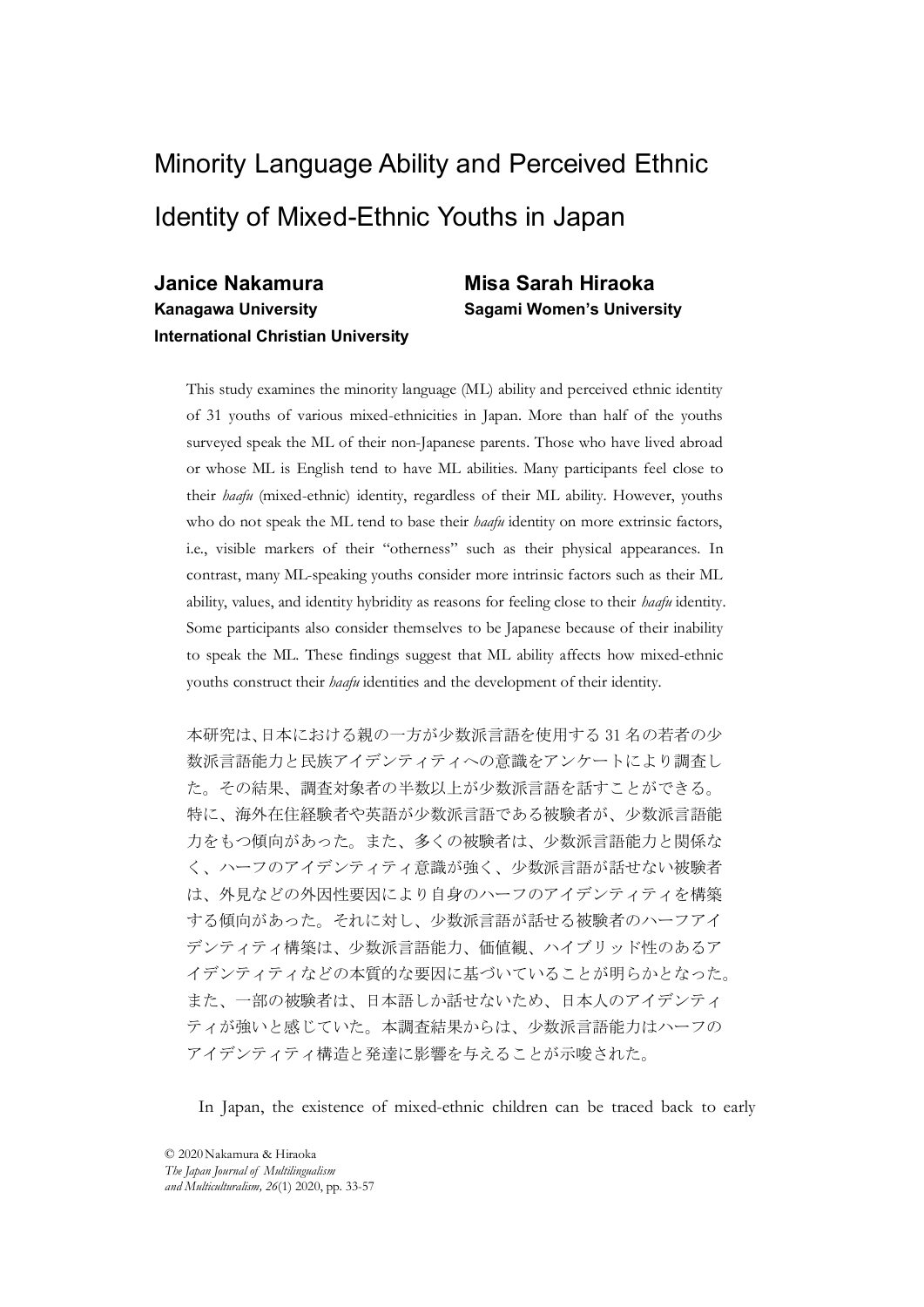Japan Journal of Multilingualism and Multivulturalism Vol 26 2020<br>
historical records between the fifth and the eighth centuries (Okamura, 2017). The<br>
influx of European and Chinese traders into Japan from the mid-16<sup>th</sup> c historical records between the fifth and the eighth centuries (Okamura, 2017). The influx of European and Chinese traders into Japan from the mid- $16<sup>th</sup>$  century also led to mixed-ethnic births. Mixed-ethnic children were first known as ainoko (betweeners) in the late 1800s and later as konketsuji (mixed-blood children). The latter term is closely associated with the offspring of U.S. military men and Japanese women in post-war Japan (Fish, 2008). The term *haafu* (from the English word *half*) emerged in the late 1960s to describe a person of half-Japanese and half-foreign parentage (Okamura, 2017). An extension from this term is *kuootaa* (from the English term *quarter*), which describes a person who has one non-Japanese grandparent. The more positive-sounding *daburu* (from the English word *double*) was later introduced, but *haafu* remains the most common label. Despite the negative connotation of its original meaning, *haafu* has been redefined positively. It is widely known and adopted by mixed-ethnic individuals because it gives them a recognizable identity (Murphy-Shigematsu, 2006).

Mixed-ethnic children are an increasingly recognizable group in Japan due to the uptrend in international marriages in the past two decades. The compilation of statistics from 1995 to 2018 by the Ministry of Health, Labor, and Welfare (2020) indicates that nearly one in 50 babies born annually in Japan was a mixed-ethnic baby. Those born between the late-1990s and mid-2000s, when international marriages were most frequent, have already reached adolescence or adulthood. Mixed-ethnic individuals potentially play important roles in Japan's diversification, specifically in challenging the prevalent ideologies of linguistic and cultural homogeneity. However, to what extent are mixed-ethnic children brought up with their dual heritages? As teenagers and young adults, do they speak the minority language (ML) and identify with their mixed-ethnicity? This study surveys mixed-ethnic youths to determine their ML ability and perception of their ethnic identity.

### Minority Language Ability of Mixed-Ethnic Children and Youths in Japan

Parents' ML use has far-reaching implications for a child's language development and psychological well-being. As the native language, the ML benefits language development more than the societal language, which is the non-native language of the minority parent (Hoff et al., 2020). Parents' use of the ML leads to their children's greater ML use and proficiency in adulthood and the feeling of belonging to the minority community (Dewaele et al., 2020). When minority children speak the ML, they have close and cohesive relationships with their parents (Tannenbaum & Howie, 2002; Tseng & Fuligni, 2000). ML fluency also affects the degree to which children respect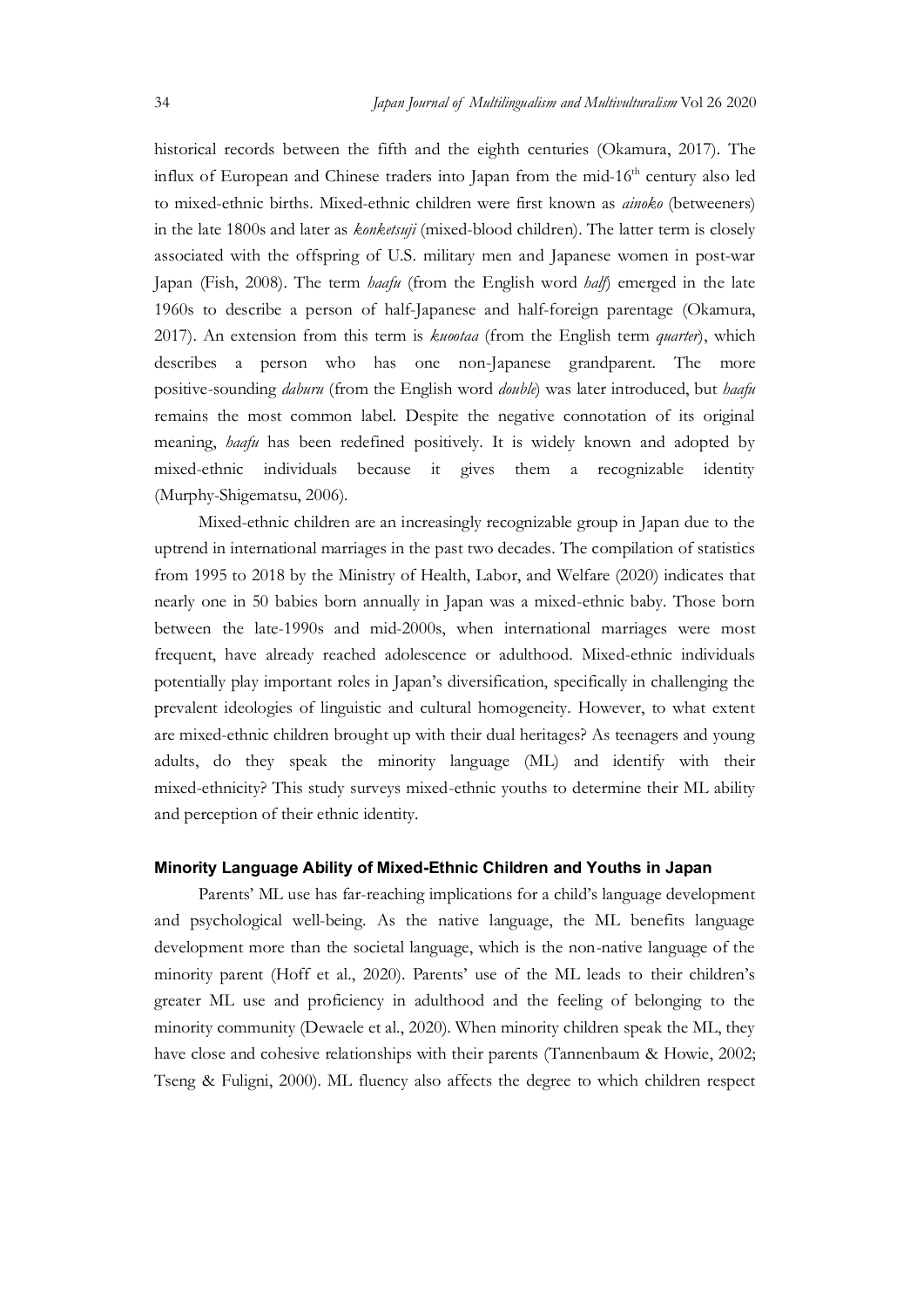their parents, arguably because the ML fosters greater understanding and respect for the minority culture (Boutakidis et al., 2011).

However, despite the benefits of ML use, not all parents choose to speak the language to their children. In Japan, whether a mixed-ethnic child acquires her non-Japanese parent's language seems to depend on the ML concerned. The socio-economic benefits of having high-level English skills probably encourage English-Japanese bilingualism. Nakamura (2019) shows how the perceived advantages of high-level English literacy for getting into better schools and studying abroad motivate English-speaking parents to foster their children's English-Japanese bilingualism and biliteracy. Even non-Japanese parents from non-English-speaking countries, e.g., Thailand and Iran, may prioritize their children's English learning over that of the ML (Nakamura, 2016, 2020).

Bilingualism involving MLs of lower prestige is more challenging. ML acquisition may not be supported in families where the non-Japanese parent is from an Asian country. While Japanese mothers-in-law may put some effort into learning their Western daughters-in-law's language and culture, they probably expect Asian daughters-in-law to learn Japanese and assimilate into Japanese family life (Ishii, 2010). This problem is exacerbated when non-Japanese women must raise their children in an extended household with Japanese in-laws who disapprove of their exogamous marriage to their Japanese sons (Nakamura, 2020). Such social barriers are not unique to Japan. Southeast Asian mothers in South Korea face similar challenges in speaking the ML at home (Park, 2017).

Non-Japanese parents also tend to negatively evaluate their ML. In Nakamura (2016), a Thai mother expressed her fear of using Thai in front of her parents-in-law and her children's teacher even though she was never reproached for doing so. A Thai-Japanese mixed-ethnic youth in Nakamura (2020) relayed how her mother never taught her Thai because it was perceived to be useless in Japan. Studies by Ishii (2010) and Jabar (2013) also report that the ML was never taught to Japanese-Filipino and Japanese-Thai children. Non-Japanese parents' negative evaluations of their ML may even lead them to speak only Japanese to their children from birth (Nakamura, 2015). Even when parents initially speak the ML, they may gradually switch to Japanese, particularly when in the presence of Japanese speakers. In Nakamura (2016), Thai mothers spoke Thai only privately at home because of the pressure to assimilate into what they perceive as a linguistically homogenous society. Such a practice may make assimilation into mainstream society easier, but it reduces the children's ML exposure and does little to promote a positive image of the language. Given these parental attitudes, it is no surprise that only 20.2% of children in Japanese-non-English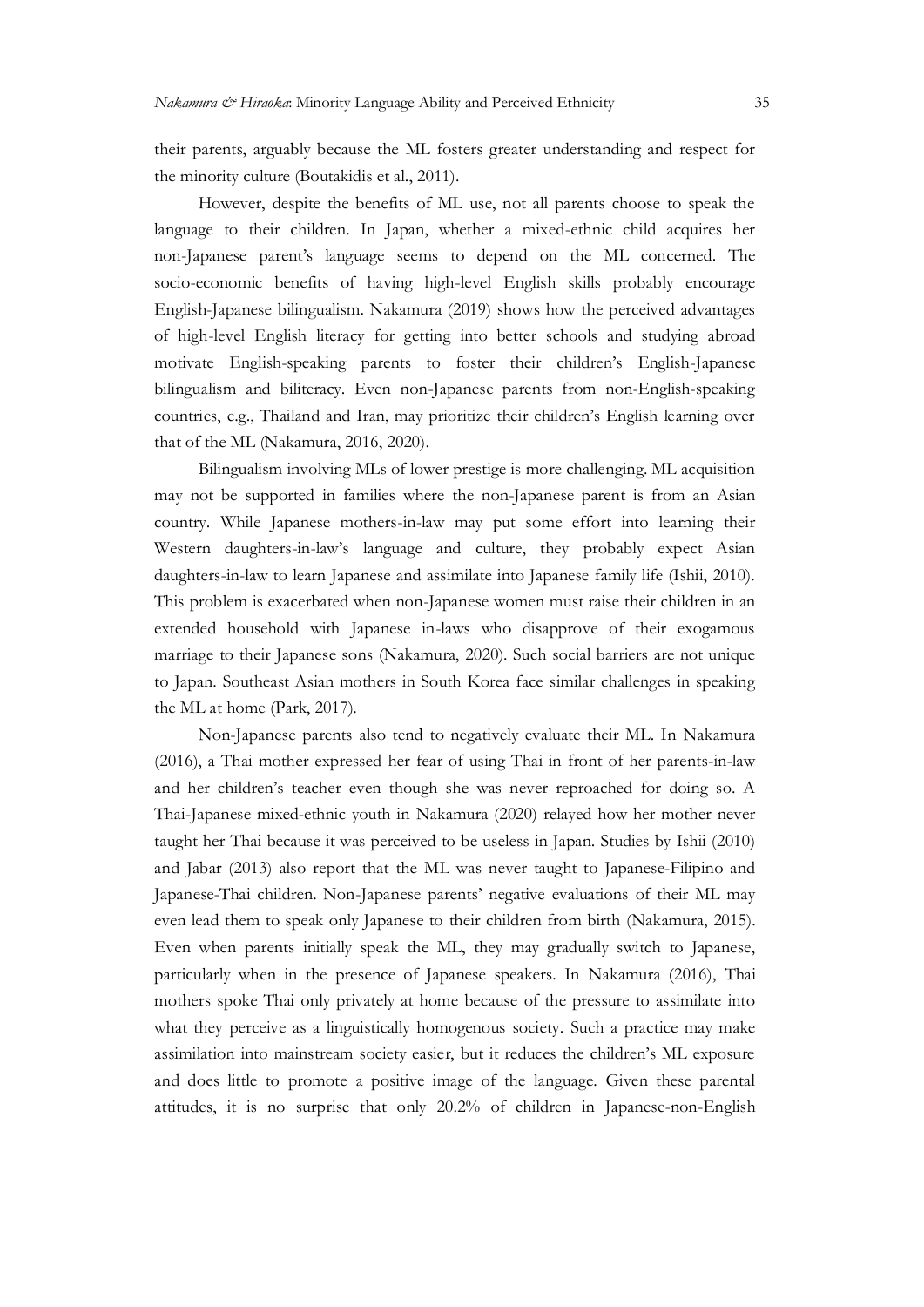Japan Journal of Multilingualism and Multivulturalism Vol 26 2020<br>exogamous families speak the ML, as compared to 39.2% in Japanese-English<br>exogamous families (Yamamoto, 2002). Other studies indicate that most mixed-ethnic exogamous families speak the ML, as compared to 39.2% in Japanese-English exogamous families (Yamamoto, 2002). Other studies indicate that most mixed-ethnic children whose ML is not English are monolingual Japanese speakers (Ishii, 2010; Jabar, 2013).

When mixed-ethnic children cannot speak or understand the ML, and their non-Japanese parents lack Japanese ability, it can become difficult for them to have deep discussions with each other, which potentially impacts the quality of their relationship (Kuramoto et al., 2007). Ironically, when non-Japanese parents speak only Japanese, their children may complain of their parents' lack of Japanese competency, which possibly makes their parents feel guilty and inadequate (Ishii, 2010; Kuramoto et al., 2007). A lack of ML ability also prevents mixed-ethnic children from communicating with ML-speaking family members in the non-Japanese parent's home country. Consequently, they may be treated as "Japanese" children by their relatives (Ishii, 2010). In adulthood, mixed-ethnic children may regret not learning the ML. Many mixed-ethnic youths interviewed by Nakamura (2020) described their lost opportunity to acquire the ML as kuyashii (regretful). In adulthood, some of them requested that their non-Japanese parent teach them the ML or enrolled themselves in ML classes to claim their linguistic heritage. Conversely, mixed-ethnic children who have a good command of their ML are likely to appreciate their bilingualism. The English-Japanese bilingual adolescents in Kamada (2010) were highly aware that their English skills could be advantageous for their future. One participant even implied that it would be a shame if mixed-ethnic children grew up without knowing an additional language.

### The Identity of Mixed-Ethnic Children and Youths in Japan

A developmental approach is useful for understanding ethnic identity construction in mixed-ethnic individuals, given that their experiences in childhood and adolescence are likely to shape their ethnic identity. Jean Phinney's Ethnic Identity Theory is an often-cited model for studying ethnic identity development in adolescents, which may help examine identity development in mixed-ethnic youths. According to Phinney's (1989) three-stage model, ethnic identity development begins with an unexamined identity, which is characterized by an acceptance of the mainstream culture's values and attitudes. Following this initial stage is a stage of identity exploration, which usually involves discovering more about the minority culture. The optimum outcome of an identity search is an achieved identity. In this final stage, there is a clear, secure understanding and acceptance of one's identity.

Previous studies in Japan suggest that many mixed-ethnic children are at the first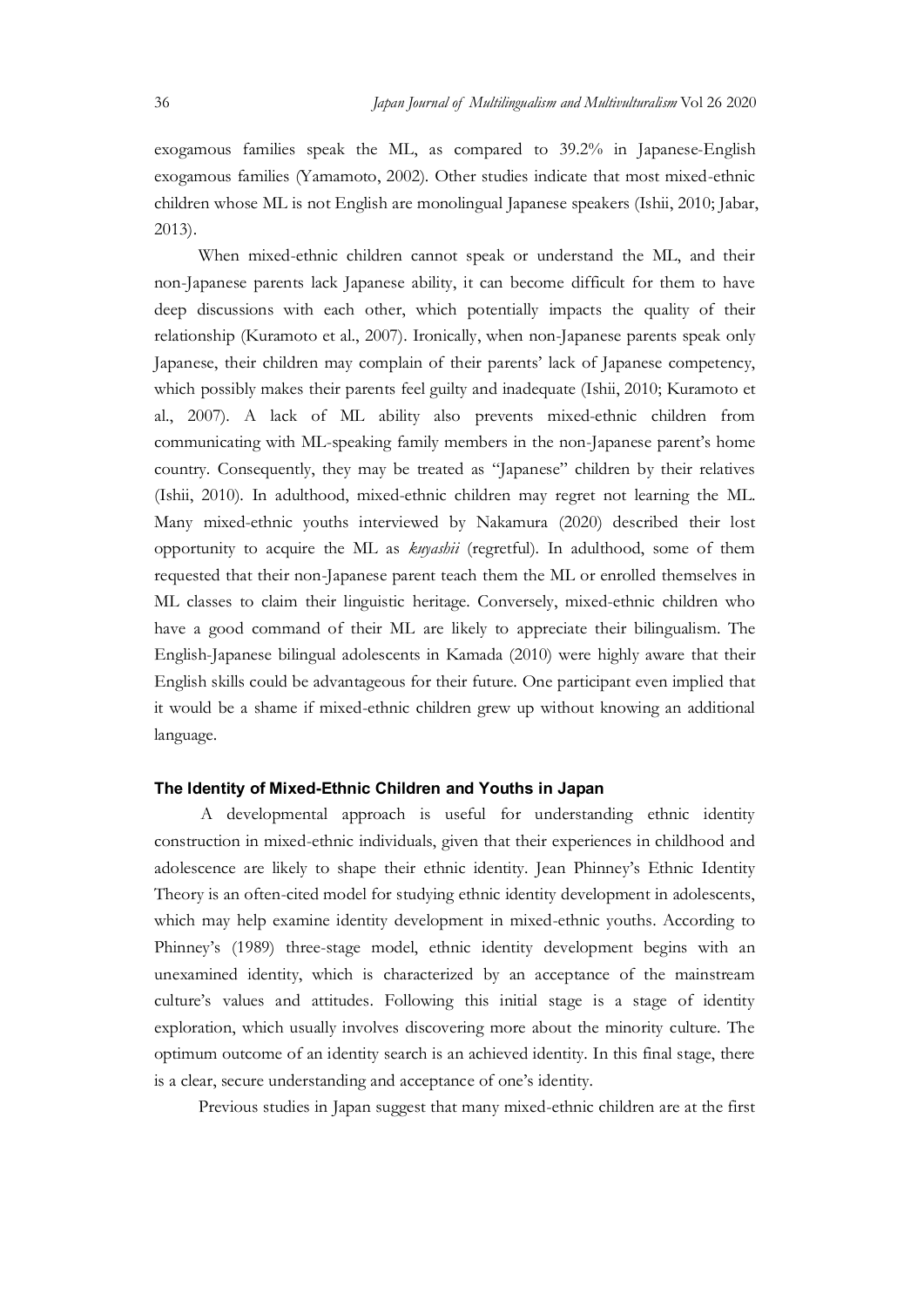stage, i.e., they have yet to examine their identity. The 30 Japanese-Filipino children (ages 8 to 16) in Almonte-Acosta (2008) saw themselves as "Japanese" and their mothers as "Filipino" because Japan was their country of birth and the Philippines that of their mothers. They also regarded themselves as Japanese because of their Japanese-like appearances and native Japanese ability. Being ashamed of their Filipino mothers' "un-Japanese" appearances and lack of Japanese ability, they were reluctant to reveal their mothers' identity to their teachers and peers. The eight Japanese-Filipino children (ages 10 to 12) in Jabar (2013) also saw themselves as "Japanese." The fact that some of their Filipino mothers, Japanese fathers, and even teachers regarded them as "Japanese" based on their Japanese-like facial features and mastery of the Japanese language strengthened their Japanese identity. While they acknowledged their half-Filipino parentage, their lack of Tagalog ability and knowledge of Filipino culture indicated their detachment from a Japanese-Filipino mixed-ethnic identity. Likewise, Ishii (2010) observed that Japanese-Thai mixed-ethnic children (ages 8 to 21) who were exposed to neither Thai language nor culture considered themselves "Japanese." Some of them concealed their mixed-ethnic identity or even rejected it.

The 13 youths (ages 15 to 25) of various mixed-ethnicities in Oikawa and Yoshida (2007) also initially perceived themselves as Japanese. They typically reacted in one of three ways. "Unique Me" individuals did not see their mixed-ethnicity as central to their identity and wanted to be accepted as individuals. "Model Biethnic" individuals enjoyed being associated with positive stereotypes of mixed-ethnic people, such as being better-looking than monoethnic people. Youths in the "Just Let Me Be Japanese" category wanted to be treated like everyone else and did not see themselves as different. However, society's imposition of stereotypes and expectations later compelled them to rethink their identity. Social reflection, or "the way in which the individual is recognized and labelled by others," is a powerful element that influences identity choice (Murphy-Shigematsu, 1997, p.24), so a growing awareness of the difference between self-perception and others' perceptions may initiate a search for one's identity.

Oikawa and Yoshida (2007) identified three factors that play a role in mixed-ethnic identity development: type of ethnicity, family structure, and living environment. Those who could pass as Japanese may not reveal their mixed-ethnicity. Divorce alters the family structure, so mixed-ethnic children who grew up with the Japanese parent tend to associate themselves with a wholly Japanese identity. Lastly, the kind of community the family lives in and the type of school the children attend also influence their identity. Those who live or attend school in a cosmopolitan area where many other mixed-ethnic children are present may be more accepting of their mixed-ethnicity than those who do not (Yoshida & Oikawa, 2012).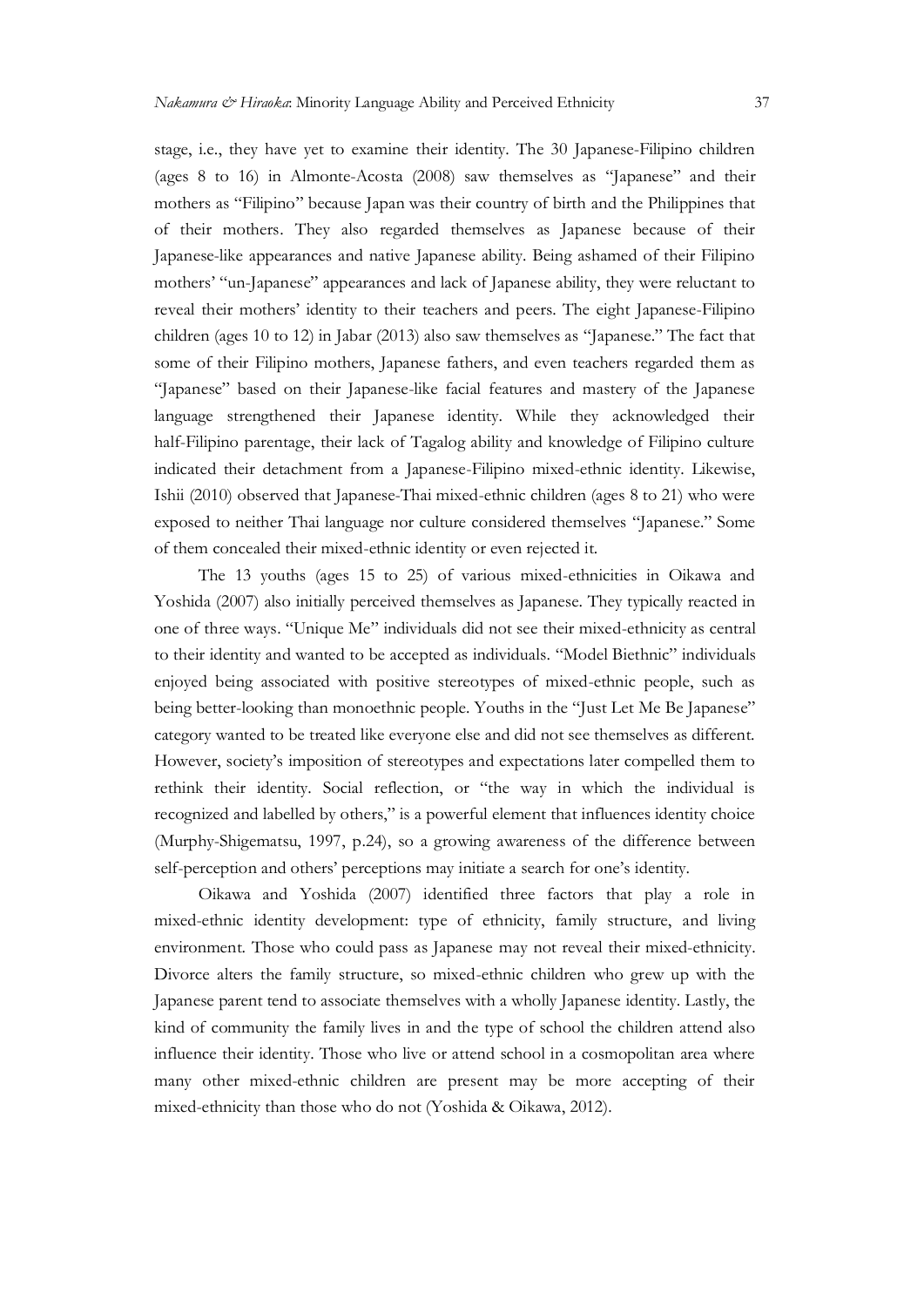Japan Journal of Multilingualism and Multivulturalism Vol 26 2020<br>However, children's ML ability probably plays a critical role in identity<br>development. Language is the most basic cultural skill that allows individuals to However, children's ML ability probably plays a critical role in identity development. Language is the most basic cultural skill that allows individuals to assert their membership in a group (Murphy-Shigematsu, 1997). Also, as Dewaele et al. (2020, p. 14) point out, "speaking a minority language is distinctive; speaking the majority language is not." Mixed-ethnic children who can speak the ML are arguably more aware of their differences from their Japanese-speaking peers (Yoshida & Oikawa, 2012). The ML helped Japanese-Western mixed-ethnic adolescents in Kamada (2010) to acquire a better understanding of their mixed-ethnic identity. They saw themselves as advantaged and privileged because of their English proficiency, which they knew was useful not only for passing English examinations, but also for gaining intercultural access to information, knowledge, and literature that their Japanese peers did not have. Additionally, they felt that their mixed-ethnicity allowed them to forge close mixed-ethnic friendships and have more choices and employment opportunities. The way the Japanese-Western mixed-ethnic adolescents valued their mixed-ethnicity in Kamada (2010) contrasts with how Japanese-Filipino mixed-ethnic children and adolescents surveyed by Almonte-Acosta (2008) and Jabar (2013) considered themselves to be "Japanese" because they looked "Japanese" and spoke the Japanese language well. The difference between their states of identity perception seemed to depend heavily on their ML ability. The status of the ML is another important factor, but as Kamada (2010) argues, even marginally placed mixed-ethnic children benefit from knowing an additional language and using it to forge relationships with friends and family in the home country and access cultural knowledge not available to their Japanese peers. Therefore, regardless of the status of the language, the ability to use the ML would provide valuable linguistic and social capital for identity development.

### The Scope of This Study

It can be worrying when mixed-ethnic children do speak the ML and do not acknowledge the minority part of their ethnic identity. ML ability is crucial for parent-child communication, and a clear idea about one's identity can contribute to a positive self-image and higher self-esteem (Abu-Rayya, 2006; Phinney, 1989). The issues of ML and identity of mixed-ethnic children are still underexplored in the Japanese context, particularly for those with Japanese-African mixed ethnicity. In this paper, we examine the extent to which youths of different mixed-ethnicities speak the language of their non-Japanese parent. We also seek to understand how they perceive their ethnic identity and the factors that affect their ethnic identity perception.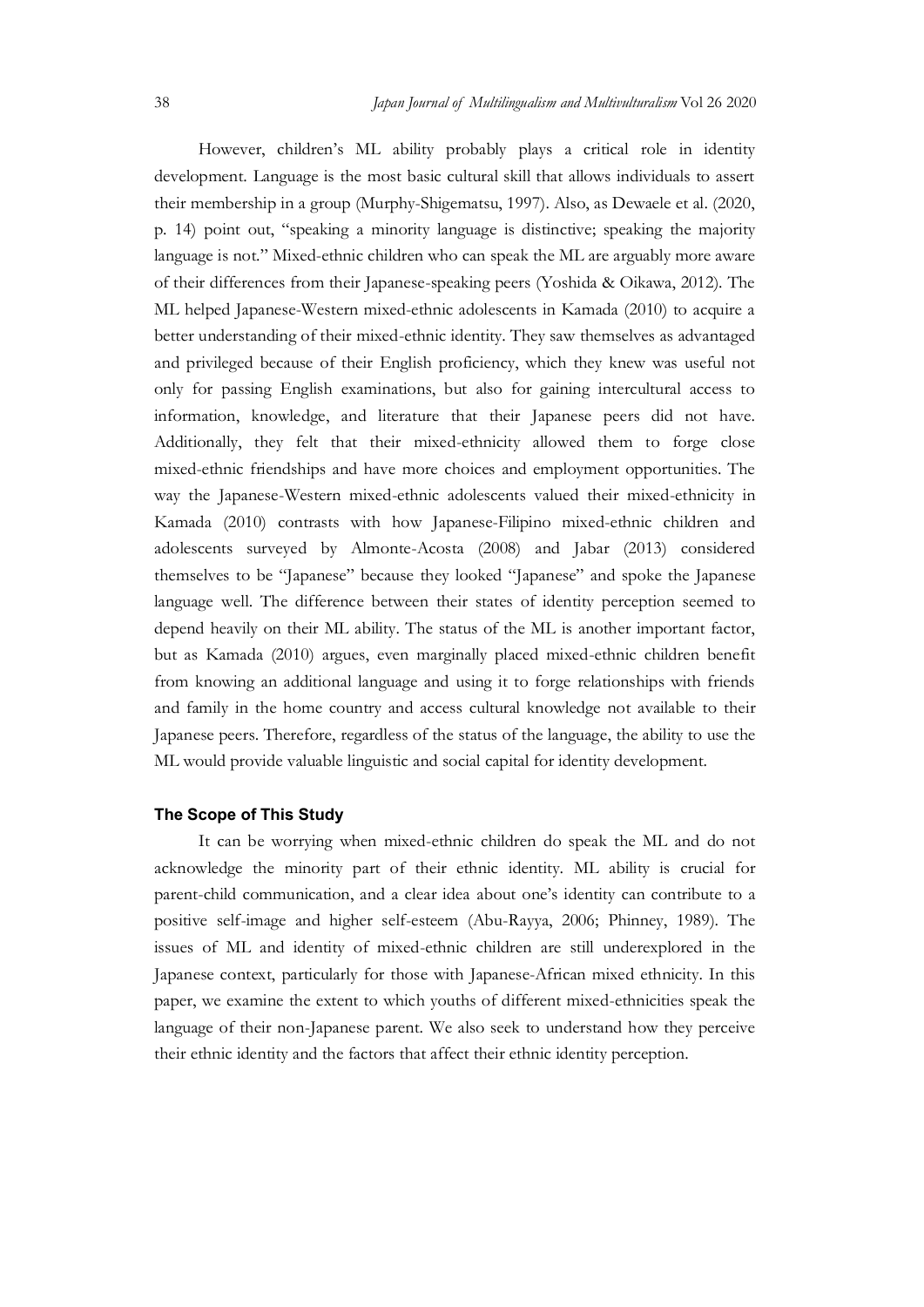### Method

The second author, a mixed-ethnic individual, used her social network to recruit participants with one Japanese and one non-Japanese parent. Mixed-ethnic children may include kuootaa or those born between a Japanese national and a Japanese resident of Korean or Chinese descent who has lived in Japan for generations, but they will not be the focus of our research. In total, 31 mixed-ethnic youths living in Tokyo and Kanagawa participated in this study. Consent from the participants was obtained for their participation in this study. Their details are shown in Table 1. Real names are not used to protect the participants' privacy. Instead, they are assigned code names based on whether they are non-ML-speaking (M) or ML-speaking (B), feel closer to their Japanese (J), haafu (H), or non-Japanese identities (N) (i.e., their non-Japanese parents' identity), and have lived abroad (A) or only in Japan (J). For example, MHJ-5 is a non-ML-speaking (M) participant who feels close to his haafu (H) identity and has only lived in Japan (J). Out of the 31 participants, 11 (35.9%) of their non-Japanese parents are from Asian countries, nine (29.0%) are from African countries, five (16.1%) from North America, three (9.7%) from Europe, two (6.4%) from South America, and one (3.2%) from Australia. The composition of nationalities reflects the different possible mixed-ethnicities in Japan. Fifteen participants are male (48.4%), and 16 (51.6%) are female. The majority of them have a Japanese mother and a non-Japanese father ( $n =$ 24, 77.4%). Seven participants (22.6%) have non-Japanese mothers. The higher proportion of participants with non-Japanese fathers does not represent the demographic trend in Japan of more non-Japanese women marrying Japanese men than the other way around. However, our purpose is to survey youths of different mixed-ethnicities, so a focus on mixed-ethnic youths with non-Japanese mothers would result in the study of a limited group, e.g., Japanese-Filipino mixed-ethnicity. Therefore, the bias towards the Japanese mother and non-Japanese father family constellation in the data is difficult to avoid. Many of the participants are college students ( $n = 20$ , 64.5%). Eight are high school students (25.8%), and three (9.7%) are working adults. Their ages are between 17 and 25 (average age 19.1 years). Most participants have attended Japanese schools in Japan. Those who are in college study at different universities and major in different fields. Four participants have lived abroad and attended elementary or junior high school there. There is also a participant, BHJ-6, who has never lived abroad but has attended a Chinese elementary school in Japan.

A semi-structured questionnaire in the Japanese language was used as the data collection tool because it was the language which all of the participants understood (see Appendix for an English translation of the questionnaire). The questionnaire was prepared on Google Forms and the URL was sent to the participants via email. A paper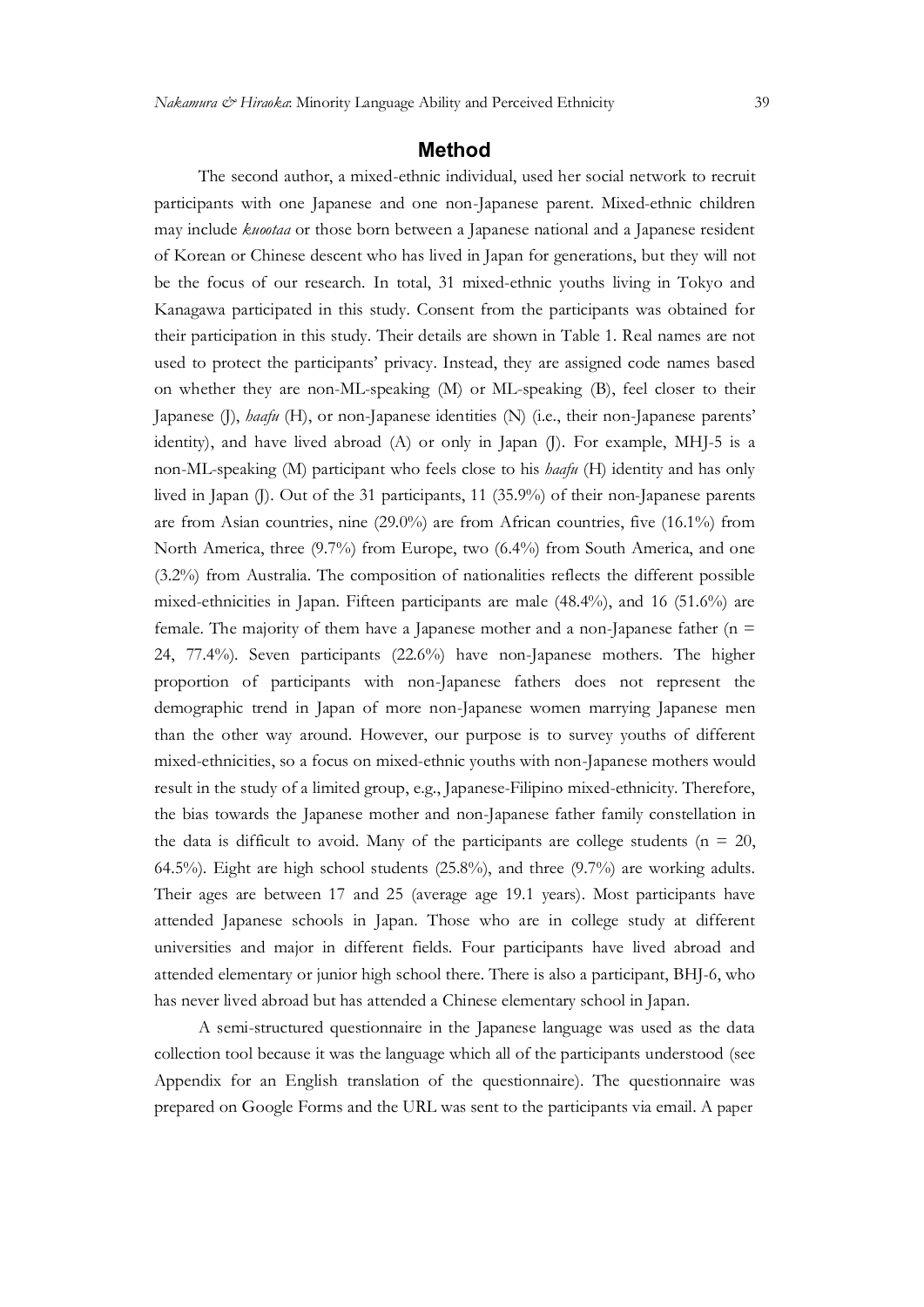| 40                          |        |                            |            |          |            | Japan Journal of Multilingualism and Multivulturalism Vol 26 2020 |
|-----------------------------|--------|----------------------------|------------|----------|------------|-------------------------------------------------------------------|
| Table 1                     |        |                            |            |          |            |                                                                   |
| Details of the Participants |        |                            |            |          |            |                                                                   |
| Participant                 | Age    | Status                     | Gender     | Mother   | Father     | Education                                                         |
| $MHJ-1$                     | 17     | <b>HSS</b>                 | Male       | Japanese | Iranian    | Japan                                                             |
| $MHJ-2$                     | 17     | <b>HSS</b>                 | Female     | Japanese | Ghanaian   | Japan                                                             |
| MHJ-3                       | 18     | <b>HSS</b>                 | Male       | Japanese | Senegalese | Japan                                                             |
| MHJ-4                       | 18     | <b>HSS</b>                 | Male       | Japanese | Senegalese | Japan                                                             |
| MHJ-5                       | 18     | <b>HSS</b>                 | Male       | Japanese | Ghanaian   | Japan                                                             |
| MHJ-6                       | 19     | $\mathbb{C}\mathbf{S}$     | Female     | Japanese | Kenyan     | Japan                                                             |
| MHJ-7                       | 19     | $\mathop{\rm CS}\nolimits$ | Male       | Japanese | German     | Japan                                                             |
| MHJ-8                       | 19     | CS                         | Male       | Japanese | British    | Japan                                                             |
| MHJ-9                       | $25\,$ | <b>WA</b>                  | Female     | Filipino | Japanese   | Japan                                                             |
| MHA-1                       | 21     | ${\rm CS}$                 | Female     | Japanese | Kenyan     | Japan                                                             |
| $MJJ-1$                     | 19     | ${\rm CS}$                 | Female     | Japanese | Turkish    | Japan                                                             |
| MJJ-2                       | 19     | ${\rm CS}$                 | Female     | Filipino | Japanese   | Japan                                                             |
| MJJ-3                       | $20\,$ | $\mathop{\mbox{\rm CS}}$   | Female     | Japanese | Ghanaian   | Japan                                                             |
| MJJ-4                       | 24     | <b>WA</b>                  | Female     | Filipino | Japanese   | Japan                                                             |
| BHJ-1                       | 17     | <b>HSS</b>                 | Female     | Thai     | Japanese   | Japan                                                             |
| BHJ-2                       | 18     | <b>HSS</b>                 | Male       | Japanese | American   | Japan                                                             |
| BHJ-3                       | 19     | $\mathbb{C}\mathbf{S}$     | Male       | Japanese | American   | Japan                                                             |
| BHJ-4                       | 19     | ${\rm CS}$                 | Male       | Japanese | American   | Japan                                                             |
| BHJ-5                       | 21     | ${\rm CS}$                 | Female     | Japanese | Nigerian   | Japan                                                             |
| BHJ-6                       | 21     | $\mathop{\mbox{\rm CS}}$   | Female     | Japanese | Chinese    | Chinese ELE (Japan)                                               |
| BHJ-7                       | $22\,$ | <b>WA</b>                  | Male       | Japanese | Brazilian  | Japan                                                             |
| BHJ-8                       | $22\,$ | ${\rm CS}$                 | Female     | Japanese | Peruvian   | Japan                                                             |
| $BJJ-1$                     | $18\,$ | $\mathop{\mbox{\rm CS}}$   | Male       | Filipino | Japanese   | Japan                                                             |
| BHA-1                       | $17\,$ | <b>HSS</b>                 | Female     | Japanese | Iranian    | Japan                                                             |
| BHA-2                       | 19     | ${\rm CS}$                 | $\rm Male$ | Filipino | Japanese   | Japan                                                             |
| BHA-3                       | $20\,$ | ${\rm CS}$                 | Male       | Japanese | Australian | ELE & JHS (Australia)                                             |
| BHA-4                       | $20\,$ | ${\rm CS}$                 | Female     | Japanese | Taiwanese  | ELE & JHS (Taiwan)                                                |
| BHA-5                       | 21     | ${\rm CS}$                 | Male       | Japanese | American   | ELE (US), IHS (Japan)                                             |
| BHA-6                       | $22\,$ | ${\rm CS}$                 | Female     | Japanese | American   | Japan                                                             |
| $BNA-1$                     | $22\,$ | $\mathop{\mbox{\rm CS}}$   | Male       | Japanese | Ghanaian   | Japan                                                             |
| $BJA-1$                     | 21     | $\mathop{\mbox{\rm CS}}$   | Female     | Korean   | Japanese   | ELE (Korea)                                                       |

Note. Abbreviations: high school student (HSS), college student (CS), working adult (WA), elementary school (ELE), junior high school (JHS), high school (HS), international high school (IHS)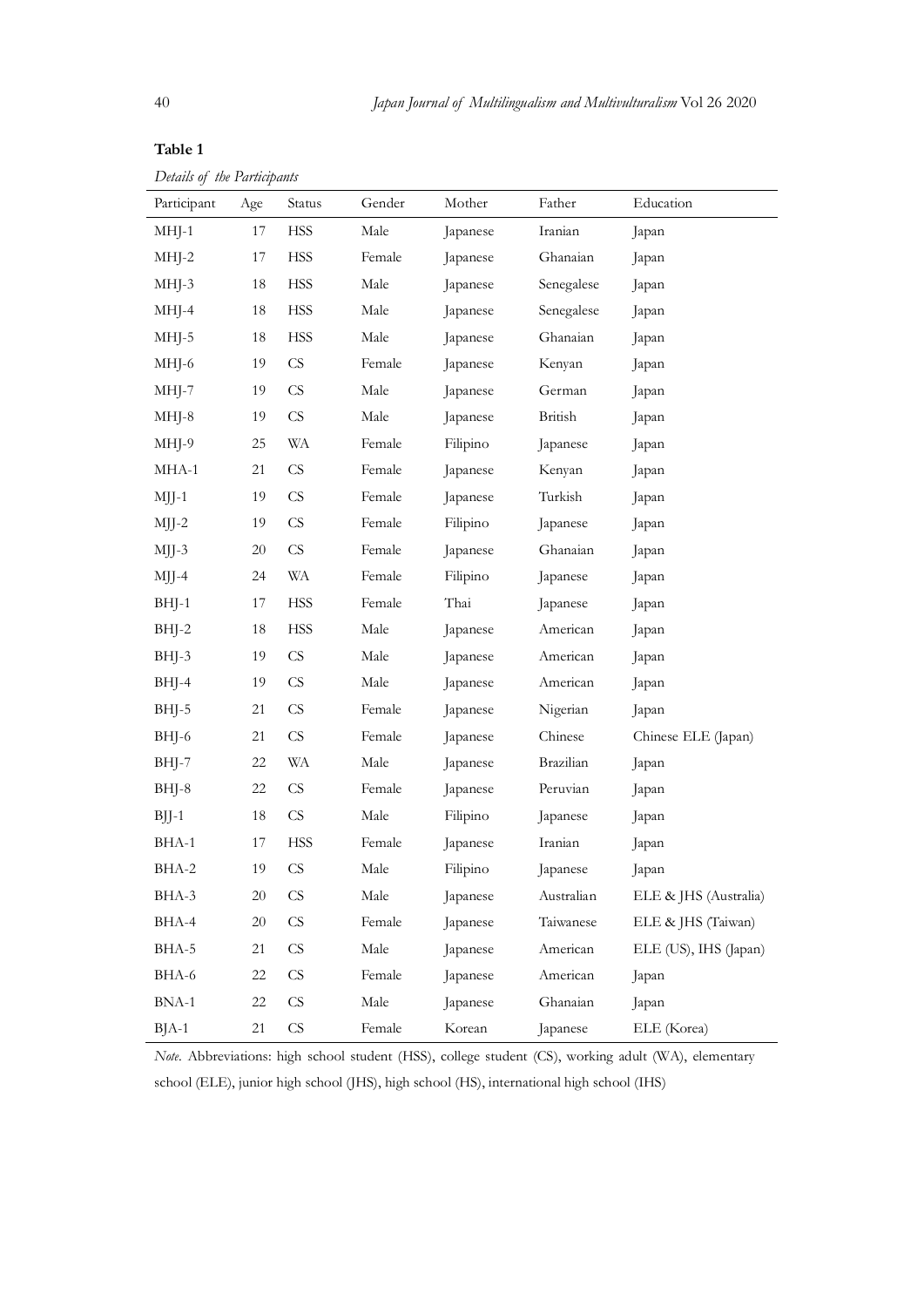version was also prepared, but only one participant completed it. Thirty participants answered the electronic version of the questionnaire. In the first part of the questionnaire, we asked for background information, e.g., the participants' age and their non-Japanese parents' nationality. Next, we asked the participants to rate their abilities to speak, understand, read, and write the ML as beginner, intermediate, advanced, or native. In the third part of the questionnaire, we asked about their education and their length of stay abroad (if any).

Finally, we asked about their perception of their ethnic identity. To the question anata wa dochira ni chikai desuka? (Which [identity] do you feel close to?), respondents answered "Japanese," "*haafu*," or their non-Japanese parent's nationality. The term haafu was used because it is the most widely known Japanese term for mixed-ethnicity. We acknowledge that a mixed-ethnic individual's identity is fluid, dependent on context and interlocutor, and co-constructed with the people with whom one comes in contact (Greer, 2001). However, self-categorization is the most basic element of group identity (Ashmore et al., 2004), i.e., to take pride in being  $\text{baafu}$ , a mixed-ethnic adolescent must first place herself in this category. Self-categorization is also necessary for studying differences across groups (Phinney & Ong, 2007). By asking the participants the question in an online questionnaire, we can determine the identity they feel closest to in a neutral and context-free situation and use their responses to study the relationship between ML and ethnic identity. The choice of one identity in this question does not imply the rejection of another. Moreover, we asked the participants to provide reasons for their choice. This open-ended question helps us understand how the participants see themselves as members of the group. Participants also answered open-ended questions about whether they had ever concealed their mixed-ethnic identity, whether their parents had ever talked to them about their identity, the time when they first became aware of their mixed-ethnic identity, and whether they were ever asked about it. We also asked how the participants perceived their ethnic identity in junior high, high school, and college. The participants' responses were summarized and analyzed on an Excel spreadsheet. Responses to the open-ended questions on identity were thematically coded. These themes were subsequently organized in terms of frequency to determine the common factors which influenced the participants' perception of their identity. eir choice. This open-ended question helps us understand how the participants<br>emselves as members of the group. Participants also answered open-ended<br>ons about whether they had ever concealed their mixed-ethnic identity, w

### **Results**

### Language Ability of Non-ML-Speaking Mixed-Ethnic Youths

ML. However, as shown in Table 2, 11 of the 14 non-ML-speaking participants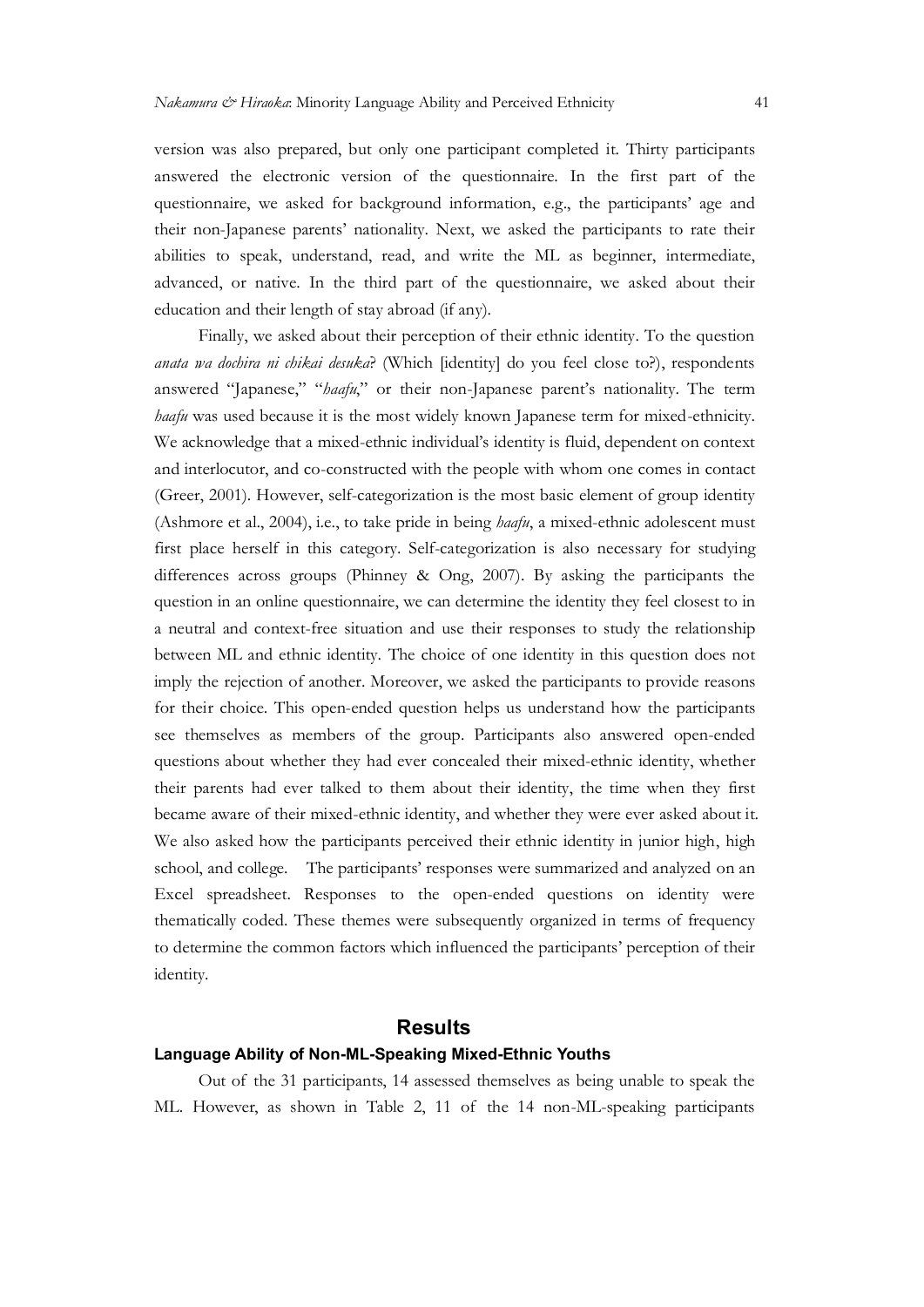Japan Journal of Multilingualism and Multivulturalism Vol 26 2020<br>(78.6%) have either beginner or intermediate listening ability. Only three participants<br>do not comprehend the ML. Therefore, many of them have receptive abi (78.6%) have either beginner or intermediate listening ability. Only three participants do not comprehend the ML. Therefore, many of them have receptive ability to varying degrees and probably received some exposure to the ML at home. However, fewer participants have ML literacy skills. Eight participants can read the ML, and six can write it.

MHJ-9 has intermediate listening, reading, and writing abilities in Tagalog because she learned to read and write it as did her Japanese father. Japanese-Ghanaian MHJ-2, MHJ-5, and MJJ-3 and Japanese-British MHJ-8 can read and write either at a beginner, intermediate or advanced level because their ML, English, is taught at school. These results show that, if the ML is a foreign language school subject, mixed-ethnic *Japan Jaurnal of Multilingualism and Multirulturalium* Vol 26 2020<br>(78.6%) have either beginner or intermediate listening ability. Only three participants<br>do not comprehend the ML Therefore, many of them have receptive ab participants have ML literacy skills. Eight participants can read the ML, and six can<br>write it.<br>MIIJ-9 has intermediate listening, reading, and writing abilities in Tagalog<br>because she learned to read and write it as did h

Ten non-ML-speaking participants feel close to their *haafu* identity, and four feel attached to their Japanese identity. Interestingly, the latter group has minimal ML abilities, except for Japanese-Ghanaian MJJ-3's beginner level English listening, reading, and writing skills and Japanese-Filipino MJJ-4's beginner level Tagalog listening skills.

Table 2

| Participant | Language                                                                                             | Speaking | Listening    | Reading      | Writing      | Closest  |
|-------------|------------------------------------------------------------------------------------------------------|----------|--------------|--------------|--------------|----------|
|             |                                                                                                      | ability  | ability      | ability      | ability      | identity |
| $MHJ-1$     | Farsi                                                                                                | None     | Beginner     | None         | None         | Haafu    |
| $MHJ-2$     | English*                                                                                             | None     | Beginner     | Beginner     | Beginner     | Haafu    |
| $MHJ-3$     | French/Wolof None                                                                                    |          | Beginner     | Beginner     | Beginner     | Haafu    |
| MHJ-4       | French/Wolof None                                                                                    |          | Beginner     | Beginner     | None         | Haafu    |
| $MHJ-5$     | English*                                                                                             | None     | Intermediate | Intermediate | Intermediate | Haafu    |
| MHJ-6       | Swahili                                                                                              | None     | None         | None         | None         | Haafu    |
| MHJ-7       | German                                                                                               | None     | Intermediate | Beginner     | None         | Haafu    |
| MHJ-8       | English                                                                                              | None     | Intermediate | Advanced     | Intermediate | Haafu    |
| MHJ-9       | Tagalog                                                                                              | None     | Intermediate | Intermediate | Intermediate | Haafu    |
| MHA-1       | Swahili                                                                                              | None     | Intermediate | None         | None         | Haafu    |
| $MJ$ -1     | Turkish                                                                                              | None     | None         | None         | None         | Japanese |
| $MJJ-2$     | Tagalog                                                                                              | None     | None         | None         | None         | Japanese |
| $MJ$ -3     | English*                                                                                             | None     | Beginner     | Beginner     | Beginner     | Japanese |
| $MJ$ -4     | Tagalog                                                                                              | None     | Beginner     | None         | None         | Japanese |
|             | * Other than English, the Ghanaian parents of MHJ-2, MHJ-5, and MJJ-3 also speak an African language |          |              |              |              |          |
|             | as their minority language, e.g. Twi, but it was not acquired by the participants.                   |          |              |              |              |          |
|             |                                                                                                      |          |              |              |              |          |
|             |                                                                                                      |          |              |              |              |          |
|             |                                                                                                      |          |              |              |              |          |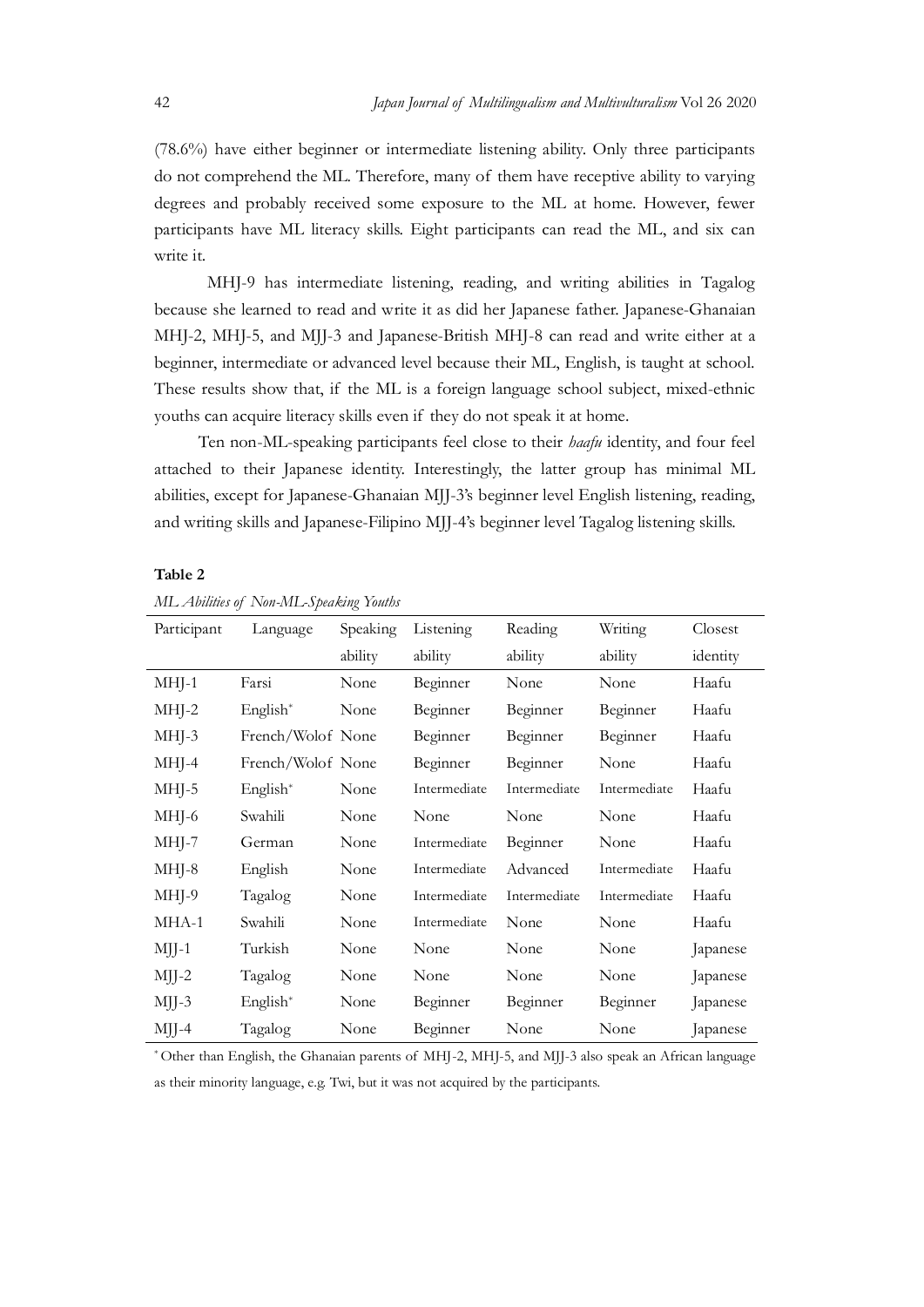### Language Ability of ML-Speaking Mixed-Ethnic Youths

We will now examine the language abilities of the 17 ML-speaking participants. We divided them into those who have lived only in Japan and those who have spent time abroad. The latter presumably received more exposure to the minority culture and language, which potentially helped them develop their mixed-ethnic identity. Let us first look at the nine ML-speaking youths who have lived only in Japan. As shown in Table 3, their ML skills are generally higher-level than those of the non-ML-speaking group. Many participants rate their speaking and listening ability as intermediate or advanced. BJJ-1 rates his Tagalog to be native-level. Only BHJ-8 considers his Spanish speaking and listening skills to be at the beginner level.

Many participants in this group possess ML literacy skills. Four participants have intermediate reading and writing skills because their ML, English, was taught as a foreign language school subject. BHJ-6 attended a Chinese elementary school in Japan and assessed her Chinese reading and writing ability as advanced. BHJ-7 attributed his advanced Portuguese abilities to his mother, who taught him the language at home. However, participants whose ML is Thai or Tagalog did not acquire the ability to read or write in it. These results suggest that it is hard for mixed-ethnic children to acquire ML literacy skills unless they receive explicit instruction in school or have parents devoted to teaching them how to read and write the ML at home.

### Table 3

| Language Abilities of ML-Speaking Participants Who Have Lived Only in Japan |  |  |  |
|-----------------------------------------------------------------------------|--|--|--|
|                                                                             |  |  |  |

| Participant |            | Speaking     | Listening    | Language Abilities of ML-Speaking Participants Who Have Lived Only in Japan<br>Reading              | Writing      | Closest  |
|-------------|------------|--------------|--------------|-----------------------------------------------------------------------------------------------------|--------------|----------|
|             | Language   |              |              |                                                                                                     |              |          |
|             |            | ability      | ability      | ability                                                                                             | ability      | identity |
| $BHJ-1$     | Thai       | Intermediate | Intermediate | None                                                                                                | None         | Haafu    |
| $BHJ-2$     | English    | Intermediate | Intermediate | Intermediate                                                                                        | Intermediate | Haafu    |
| $BHJ-3$     | English    | Intermediate | Intermediate | Intermediate                                                                                        | Intermediate | Haafu    |
| $BHJ-4$     | English    | Intermediate | Intermediate | Intermediate                                                                                        | Intermediate | Haafu    |
| $BHJ-5$     | English*   | Intermediate | Intermediate | Intermediate                                                                                        | Intermediate | Haafu    |
| $BHJ-6$     | Mandarin   | Advanced     | Advanced     | Advanced                                                                                            | Advanced     | Haafu    |
| $BHJ-7$     | Portuguese | Advanced     | Advanced     | Advanced                                                                                            | Advanced     | Haafu    |
| $BHJ-8$     | Spanish    | Beginner     | Beginner     | Beginner                                                                                            | Beginner     | Haafu    |
| $B$ JJ-1    | Tagalog    | Native       | Native       | None                                                                                                | None         | Japanese |
|             |            |              |              | *Other than English, the Nigerian parent of BHJ-5 also has an African ML but it was not acquired by |              |          |
| BHJ-5.      |            |              |              |                                                                                                     |              |          |
|             |            |              |              |                                                                                                     |              |          |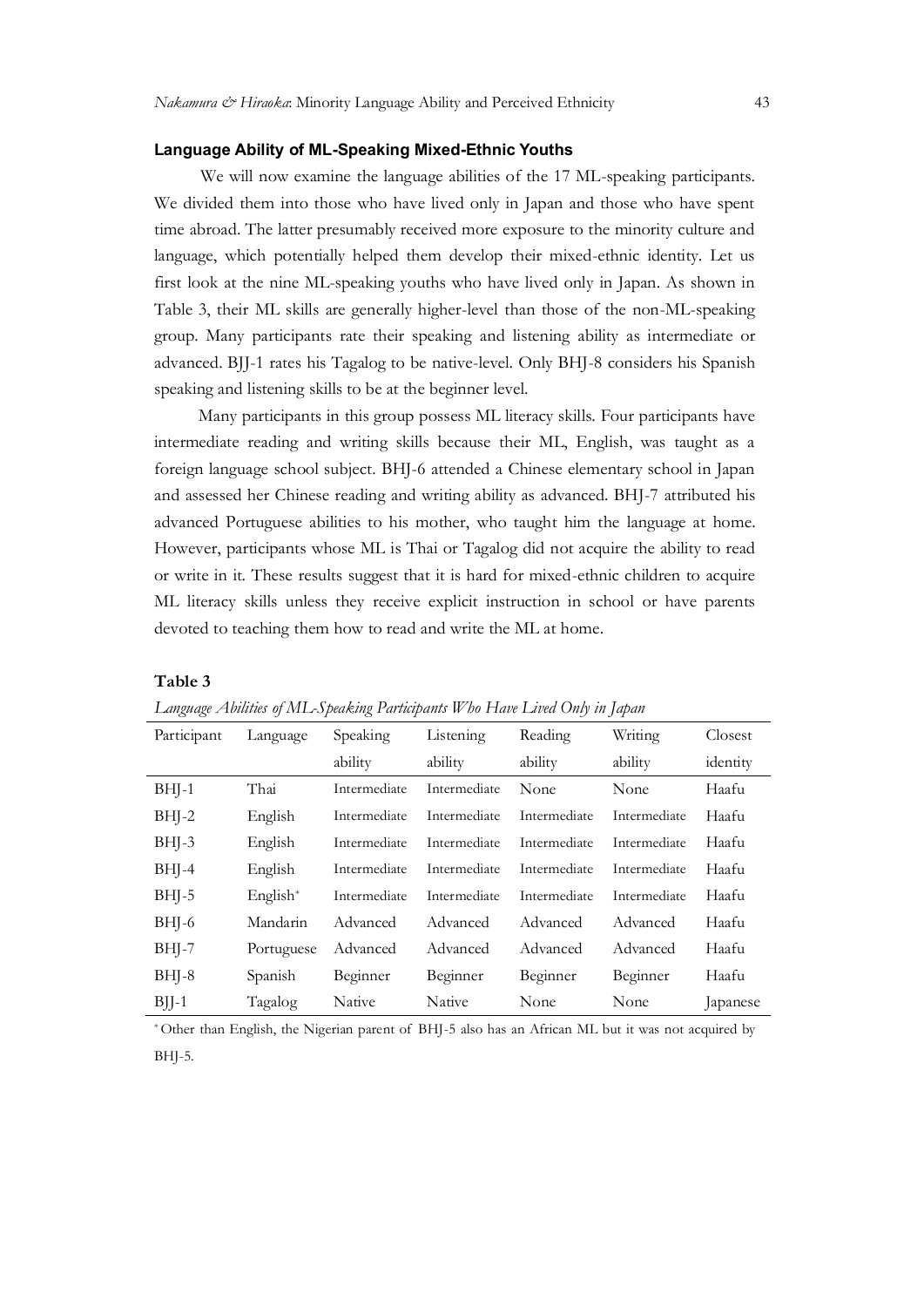Japan Journal of Multilingualism and Multivulturalism Vol 26 2020<br>Almost all of the participants in this group feel close to their *baafu* identity.<br>However, BJJ-1 feels more attached to his Japanese identity, even though Almost all of the participants in this group feel close to their *haafu* identity. However, BJJ-1 feels more attached to his Japanese identity, even though he has native level speaking and listening skills in Tagalog and uses it regularly with his mother. Japan Journal of Multilingualism and Multirulturalism Vol 26 2020<br>Almost all of the participants in this group feel close to their *haafu* identity.<br>However, BJJ-1 feels more attached to his Japanese identity, even though speak English. However, when he answered that he could not speak English, he was described as "zannen na haafu" ("unfortunate" haafu). BJJ-1 probably did not like the fact *Amost all of the participants in this group feel close to their bagfu identity.*<br>However, BJJ-1 feels more attached to his Japanese identity, even though he has native<br>level speaking and listening skills in Tagalog and us his *haafu* identity. Almost all of the participants in this group feel close to their *hangi* identity.<br>However, BJJ-1 feels more attached to bii Japanese identity, even though he has native<br>level speaking and listening skills in Tagalog and u

Let us now look at the eight ML-speaking youths who have lived outside Japan. They had varying lengths of residency abroad at different ages. Most participants spent time in their non-Japanese parents' country, but some have sojourned in a different country. Four participants attended elementary or junior high school abroad and moved to Japan only in their teens (see Table 1). As Table 4 shows, their ML abilities are higher-level than those who have lived only in Japan. Five participants have native level

### Table 4

Language Abilities of Bilingual Participants Who Have Lived Abroad

| Participant | Minority   | Speaking     | Listening    | Reading  | Writing      | Closest  |
|-------------|------------|--------------|--------------|----------|--------------|----------|
|             | language   | ability      | ability      | ability  | ability      | identity |
| BHA-1       | Farsi      | Beginner     | Beginner     | None     | None         | Haafu    |
| BHA-2       | Tagalog    | Native       | Native       | Native   | Native       | Haafu    |
| BHA-3       | English    | Native       | Native       | Native   | Native       | Haafu    |
| BHA-4       | Mandarin   | Native       | Native       | Native   | Native       | Haafu    |
| BHA-5       | English    | Native       | Native       | Native   | Native       | Haafu    |
| BHA-6       | English    | Intermediate | Advanced     | Advanced | Intermediate | Haafu    |
| BNA-1       | $English*$ | Intermediate | Intermediate | Beginner | Beginner     | Ghanaian |
| $BJA-1$     | Korean     | Native       | Native       | Native   | Native       | Japanese |

\* Ga is the other ML used by the Ghanaian parent of BNA-1, but it was not acquired by BNA-1.

Six out of the eight participants feel close to their haafu identity. However, BJA-1 is closely attached to her Japanese identity. She spent the first 12 years of her life in Korea and has native-level Korean abilities but feels close to her Japanese identity because she looks Japanese and is currently living in Japan. BJA-1 concealed her mixed-ethnic identity both in Japan and Korea because she experienced ethnic-based discrimination and bullying. Conversely, BNA-1 feels close to his Ghanaian father's identity, even though he speaks some English, but not Ga (the other ML of his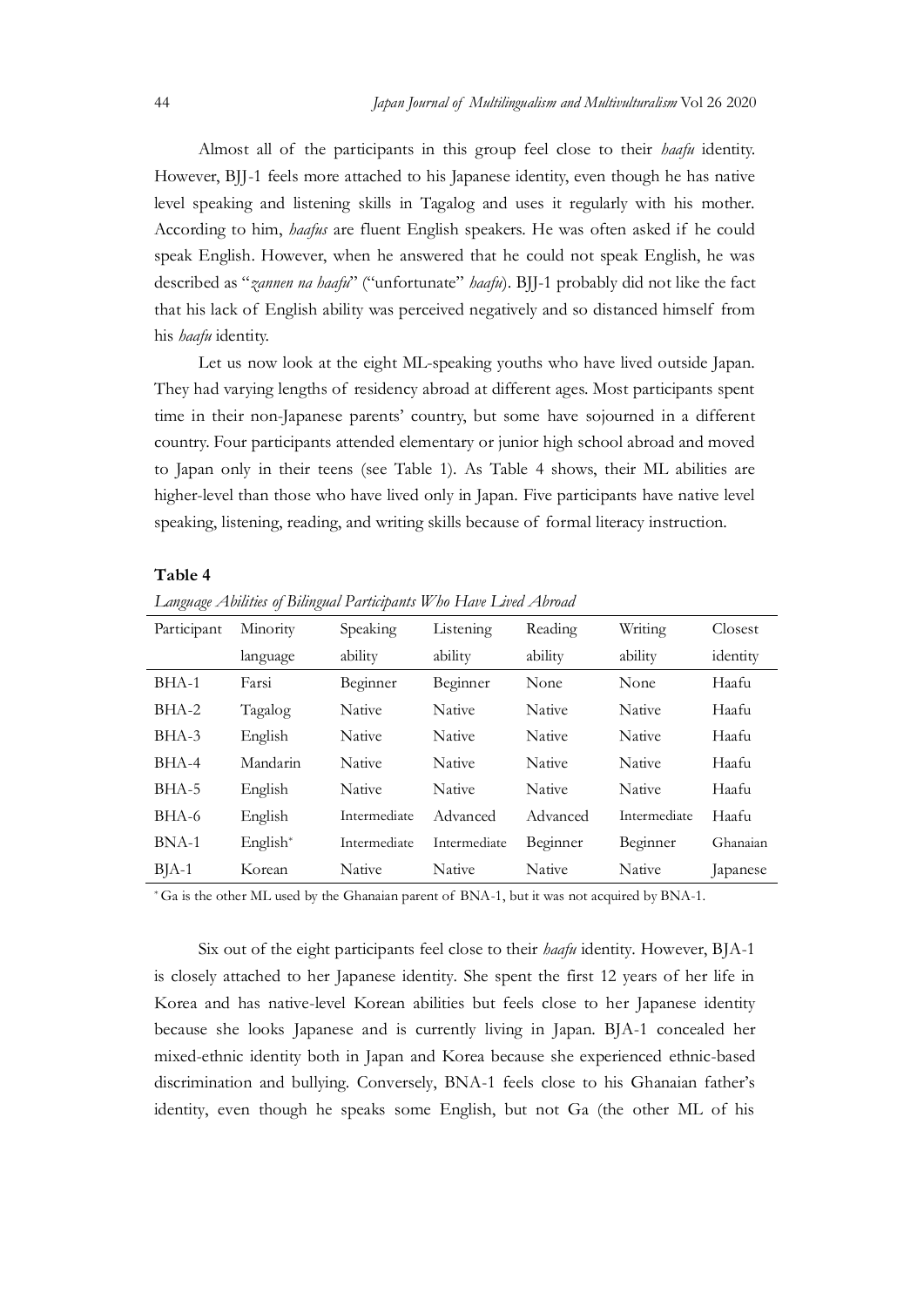Ghanaian father). He considers himself more African than Japanese because he was often singled out as a kokujin (black person) in elementary school. His attachment to his father's ethnicity is probably unrelated to his one-year stay abroad because he sojourned in the US and not Ghana. Even though BJA-1 and BNA-1 experienced some discrimination due to their mixed-ethnicity, their responses were quite different and inversely related to their age and time spent abroad. Despite spending her childhood in Korea, BJA-1 hides her mixed-ethnicity in Japan to cope with discrimination, whereas BNA-1 fully embraces his "otherness" despite his one-year stay abroad when he was 18 years old. This finding suggests that their identity is not necessarily related to their length of time abroad or the age at which they spent time overseas. For these two participants, their identity seemed closely related to their outward appearances and ethnic-based discrimination. sojourned in the US and not Ghana. Even though BJA-1 and BNA-1 experienced<br>some discrimination due to their mixed-ethnicity, their responses were quite different<br>and inversely related to their age and time spent abroad. De

### Factors Affecting Mixed-Ethnic Youths' Perception of Their Ethnic Identity

We will now discuss how the youths perceive their identity. Except for Ghanaian-Japanese BNA-1, all of the participants feel attached to their *haafu* or Japanese identities. Ten out of the 14 non-ML-speaking participants (71.4%) and 14 results indicate that most participants are partial to their haafu identity regardless of their ML ability. Table 5 summarizes the reasons the participants gave for their identity perception. Some participants listed more than one reason in their responses. A total discrimination, whereas BNA-1 fully embraces his "orberness" despite his one-year stay<br>abroad when he was 18 years old. This finding suggests that their identity is not<br>necessarily related to their length of time abroad or language ability is the most frequently occurring reason  $(n = 11)$ . Seven ML-speaking participants consider their ML abilities to be the reason for their attachment to their haafu identity. Also, three non-ML-speaking participants feel close to their Japanese identity due to their inability to speak the ML. This finding suggests that ML abilities **Factors Affecting Mixed-Ethnic Youths' Perception of Their Ethnic Identity<br>
We will now discuss how the youths perceive their identity. Except for<br>
Ghanaian-Japanese BNA-1, all of the participants feel attached to their** "un-Japanese" appearance is the second most important factor  $(n = 9)$ , followed by values ( $n = 6$ ), and the place where they were raised ( $n = 6$ ). Japanese identities. Ten out of the 14 non-ML-speaking participants (71.4%) and 14<br>out of the 17 ML-speaking participants (82.4%) feel close to their *haafu* identity: These<br>results indicate that most participants are par of 15 reasons emerged from the survey data. As shown in the far-right column, language ability is the most frequently occurring reason (n = 11). Seven ML-speaking participants on side, their markers of the reason for thei

Different factors led the non-ML-speaking and ML-speaking mixed-ethnic the ten non-ML-speaking mixed-ethnic youths think that their appearances ( $n = 5$ ), parentage ( $n = 2$ ), dual-nationality ( $n = 2$ ), and *katakana* names ( $n = 2$ ) define their haafu identity. In Japan, only foreign names are written in the katakana syllabary, so a katakana name stands out from Japanese names, which are typically written in kanji influenced their identity perception. Particularly, their physical attributes made them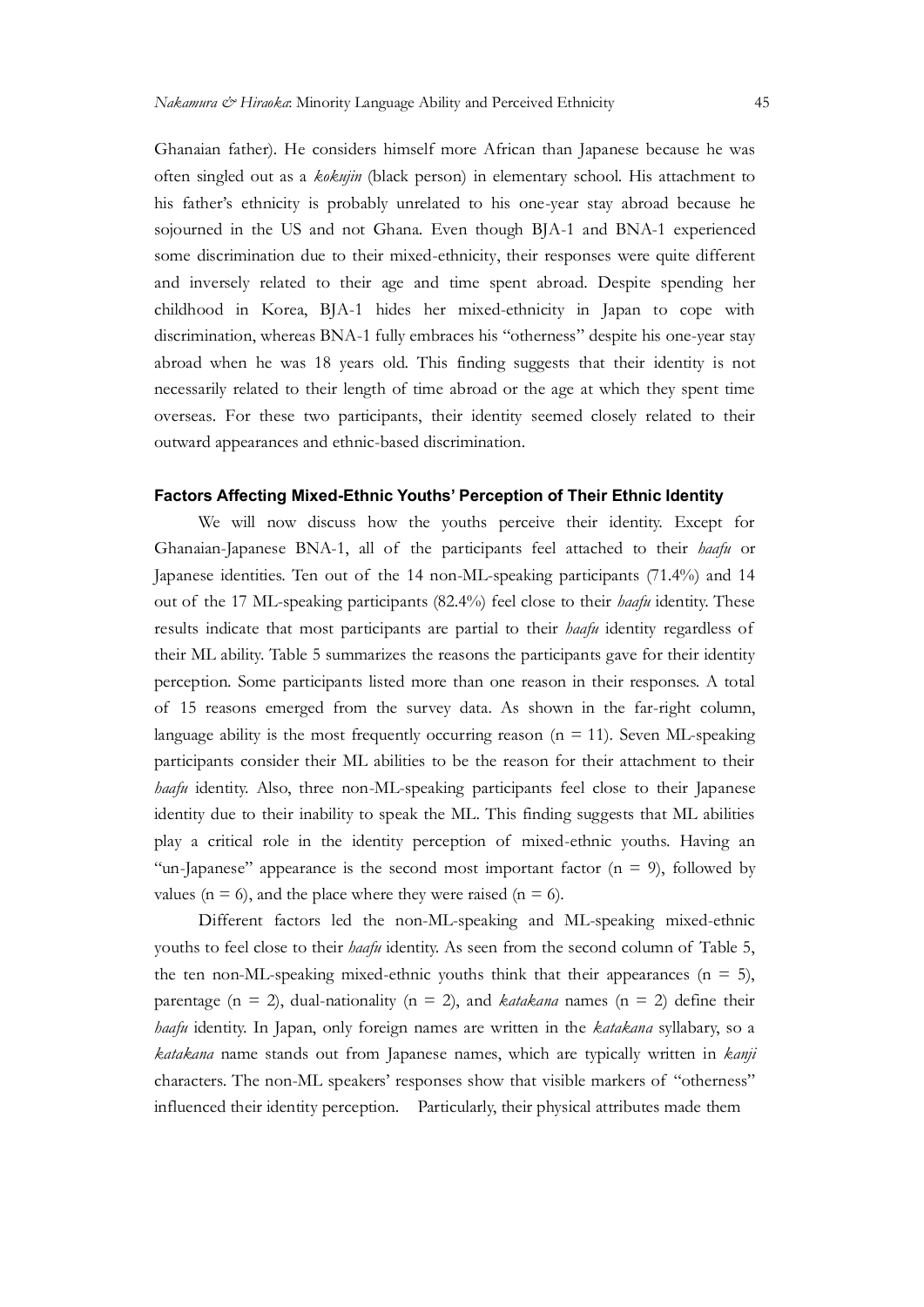| 46                                                                                         |                |                | Japan Journal of Multilingualism and Multivulturalism Vol 26 2020 |                   |                |  |
|--------------------------------------------------------------------------------------------|----------------|----------------|-------------------------------------------------------------------|-------------------|----------------|--|
| Table 5                                                                                    |                |                |                                                                   |                   |                |  |
| Reasons Affecting Mixed-Ethnic Youths' Perceptions of Their Identity                       |                |                |                                                                   |                   |                |  |
|                                                                                            | Haafu identity |                |                                                                   | Japanese identity |                |  |
|                                                                                            | Non-ML-        | ML-            | Non-ML-                                                           | $ML-$             | Total          |  |
|                                                                                            | speaking       | speaking       | speaking                                                          | speaking          |                |  |
| Language ability                                                                           |                | 7              | 3                                                                 | $\mathbf{1}$      | 11             |  |
| Appearance                                                                                 | 5              | $\mathfrak{Z}$ |                                                                   | 1                 | 9              |  |
| Values                                                                                     |                | 5              |                                                                   | 1                 | 6              |  |
| Place one was raised                                                                       |                | $\overline{2}$ | 4                                                                 |                   | 6              |  |
| Identity hybridity                                                                         | $\overline{c}$ | 3              |                                                                   |                   | 5              |  |
| Parentage                                                                                  | 2              | 1              |                                                                   |                   | 3              |  |
| Nationality                                                                                | 2              |                | 1                                                                 |                   | $\mathfrak{Z}$ |  |
| Cultural practices                                                                         |                | $\mathbf{2}$   | $\mathbf{1}$                                                      |                   | $\mathfrak{Z}$ |  |
| Identity ambiguity                                                                         | $\mathbf{2}$   | $\mathbf{1}$   |                                                                   |                   | $\mathfrak{Z}$ |  |
| Katakana name                                                                              | $\overline{c}$ |                |                                                                   |                   | 2              |  |
| Family/friends                                                                             |                | 1              | 1                                                                 |                   | 2              |  |
| Place of birth                                                                             |                |                | $\overline{c}$                                                    |                   | 2              |  |
| Current residence                                                                          |                |                |                                                                   | $\mathbf{1}$      |                |  |
| Visits to home country                                                                     | $\mathbf{1}$   |                |                                                                   |                   |                |  |
| Parent's divorce/death                                                                     |                |                | $\mathbf{1}$                                                      |                   | $\mathbf{1}$   |  |
|                                                                                            |                |                |                                                                   |                   |                |  |
| stand out from their Japanese peers. The darker complexion and different hair texture      |                |                |                                                                   |                   |                |  |
| of four African-Japanese mixed-ethnic participants, MHJ-3, MHJ-4, MHJ-6, and               |                |                |                                                                   |                   |                |  |
| MHA-1, made them more attached to their <i>haafu</i> identity. Having a different physical |                |                |                                                                   |                   |                |  |
| appearance also made Japanese-British mixed-ethnic MHJ-8 more aware of his                 |                |                |                                                                   |                   |                |  |
| mixed-ethnicity. As highlighted in Excerpt 1, people's reactions to his facial features    |                |                |                                                                   |                   |                |  |
| evoked feelings of identity ambiguity.                                                     |                |                |                                                                   |                   |                |  |
| Excerpt 1                                                                                  |                |                |                                                                   |                   |                |  |
|                                                                                            |                |                | MHJ-8: どちらかといえば顔はイギリス人寄りだと思う。日本にいたらま                              |                   |                |  |
|                                                                                            |                |                | ず外国人に間違えられる。でも英語圏(イギリス、アメリカ、オースト                                  |                   |                |  |
|                                                                                            |                |                |                                                                   |                   |                |  |

### Table 5

### Excerpt 1

MHJ-8: どちらかといえば顔はイギリス人寄りだと思う。日本にいたらま ず外国人に間違えられる。でも英語圏(イギリス、アメリカ、オースト ラリア)に行った時にやっぱり顔が違くて自分は日本人でもイギリス人 でもないのだなと痛感した。

I think my face is more British (than Japanese). In Japan, I am often mistaken as a foreigner. However, when I went to English-speaking countries (UK, US, or Australia), I looked different, too, so I became painfully aware that I was neither Japanese nor British.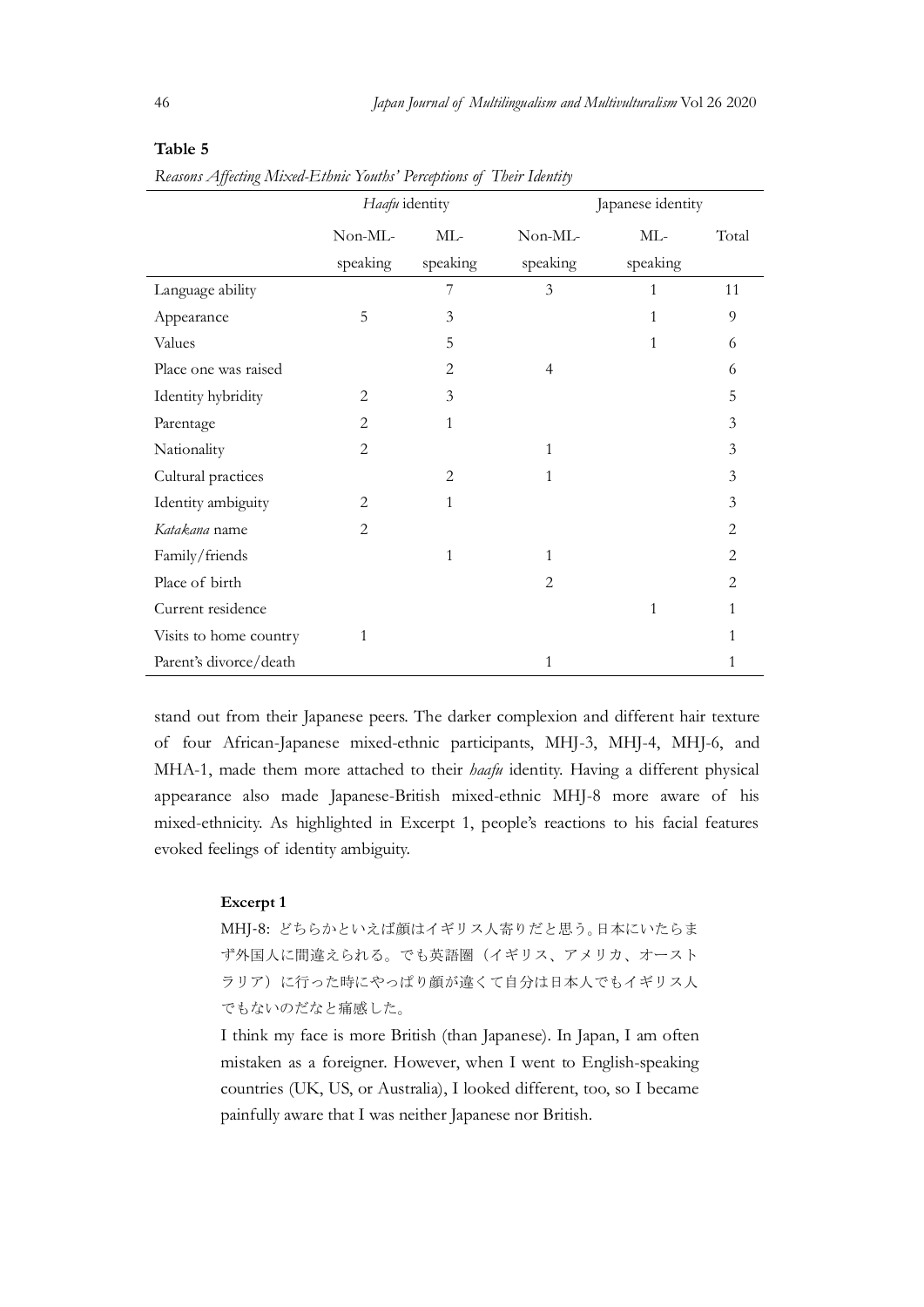In contrast to the non-ML speakers, the ability to speak the ML is the main reason why ML speakers feel close to their *haafu* identity. In Excerpt 2, Japanese-Chinese BHJ-6 explains how the everyday use of two languages at home made her feel close to her mixed-ethnic identity. The ML speakers' two other main reasons were their values ( $n = 5$ ) and the perceived hybridity of their identity ( $n = 3$ ), i.e., thinking and feeling like a Japanese person and a person from their non-Japanese parent's country. In Excerpt 3, Japanese-American BHA-5 explains how living in Japan and the US cultivated his biculturality and instilled a hybrid identity.

### Excerpt 2

BHJ-6: お父さんとは中国語で会話して、お母さんとは日本語で会話する。 日本人の友達が多いから日本語を話す機会が断然に多いけどお父さんと は中国で話すから自分はどっちもの血が入っているんだなと実感する。 I converse with my father in Chinese and with my mother in Japanese. I have a lot of Japanese friends, so I definitely have more opportunities to speak Japanese, but speaking Chinese to my father Chinese BHJ-6 explains how the everyday use of two languages at home<br>
feel close to her mixed-ethnic identity. The ML speakers' two other main<br>
impare their values ( $n = 5$ ) and the perceived hybridity of their identity<br> S cultivated his biculturality and instilled a hybrid identity.<br>
Excerpt 2<br>
BHJ-6: お父さんとは中国語で会話して、お母さんとは日本語で会話する。<br>
日本人の友達が多いから日本語を話す機会が断然に多いけどお父さんと<br>
は中国で話すから自分はどっちもの血が入っているんだなと実感する。<br>
I converse with my father in Chinese

### Excerpt 3

BHA-5: どちらの国にも住んだことがあり、両者の良いと思ったところ

both (cultures), I try to adopt them as my own.

Non-ML-speaking participants who feel close to their Japanese identity cited the place in which they were raised ( $n = 4$ ), their inability to speak the ML ( $n = 3$ ), and therm value of the birth (n = 2). Comments by Japanese. Filipino Mindle in the a lot of planese, but speaking so a 1 definitely have more opportunities to speak spanese, but speaking Chinese to my father makes me feel th I converse with my father in Chinese and with my mother in Japanese.<br>
1 have a lot of Japanese friends, so 1 definitely have more opportunities to speak Japanese, but speaking Chinese to my father makes me feel that I am I have a lot of Japanese friends, so I definitely have more<br>opportunities to speak Japanese, but speaking Chinese to my father<br>makes me feel that I am part of both (Japanese and Chinese).<br>Excerpt 3<br>BIIA-5:  $Z^256.90 \text{Id} \$ culture, so she drew only from her typically Japanese life in Japan to assert her Japanese identity.

### Excerpt 4

MJJ-2: 日本に生まれ、日本で育ち、普通の日本人と変わらない生活を送 っているから。特に英語やそのほかの外国語を喋る訳でもないから。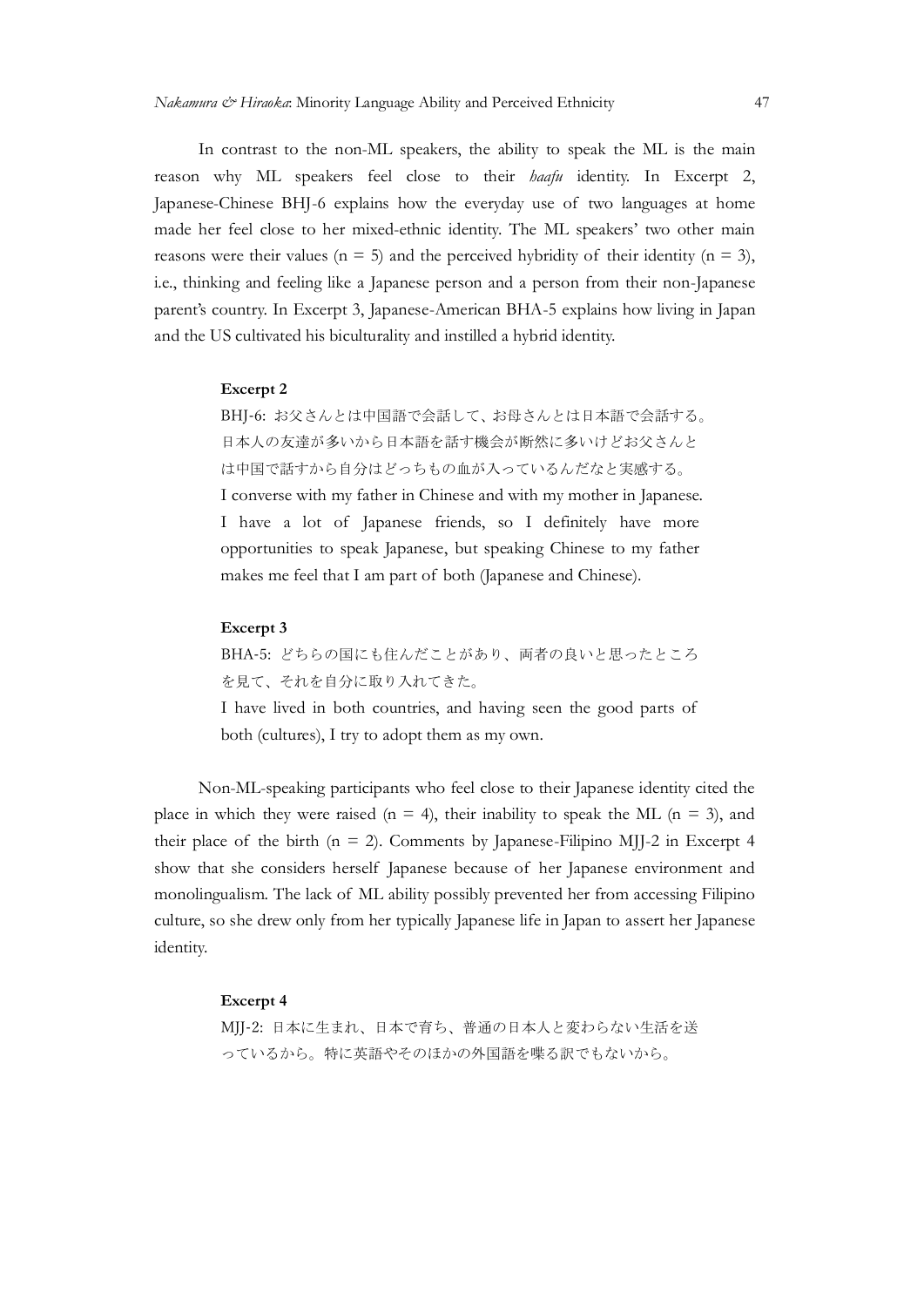Japan Journal of Multilingualism and Multivulturalism Vol 26 2020<br>I was born in Japan and grew up in Japan, and my life is no different<br>from the average Japanese person. I also cannot speak English or any<br>other foreign lan I was born in Japan and grew up in Japan, and my life is no different from the average Japanese person. I also cannot speak English or any other foreign language.

Our results also revealed that 24 of the participants (77.4%) have never concealed their identity. This finding contrasts with earlier studies which showed that Asian mixed-ethnic children tend to identify themselves as Japanese and conceal their non-Japanese parent's ethnicity (Almonte-Acosta, 2008; Ishii, 2010). Many of our participants are proud of their mixed-ethnicity and see no reason to hide it. In Excerpt 5, Japanese-Brazilian BHJ-7 shares how his mixed-ethnicity is a source of envy. Perhaps, as Maher (2005) suggests, the minority culture may be considered "cool" among segments of Japanese youth, so BHJ-7's mixed-ethnicity is positively evaluated by his peers. Even Japanese-Taiwanese BHA-4, who has Asian physical features, is not embarrassed by her mixed-ethnicity and has never concealed it. ethnic children tend to identify themselves as Japanese and conceal their<br>pantese parten's ethnicity (Almonte-Acosta, 2008; Ishii, 2010). Many of our<br>spants are proud of their mixed-ethnicity and see no reason to hide i

### Excerpt 5

MJJ-2: ハーフって言うとむしろ羨ましがられるし誇りに思っているか ら。

People envy me when I say that I am *haafu*, so I am proud of it.

mixed-ethnicity at some point in time. As shown in Table 6, both non-ML-speaking (MJJ-1 and MJJ-4) and ML-speaking participants (BHJ-1, BHJ-5, BHJ-8, BHA-6, and BJA-1) have hidden their mixed-ethnicity from other people in the past, indicating that ML ability was not a determining factor. Neither was identity concealment limited to a segments of Japanese youth, so BHJ-7's mixed-ethnicity is positively evaluated by his<br>peers. Even Japanese-Taiwanese BHA-4, who has Asian physical features, is not<br>embarrassed by her mixed-ethnicity and has never conceale appearances. Only three out of the seven participants who have concealed their identity have Asian mixed-ethnicity, i.e. MJJ-4, BHJ-1, and BJA-1. Even Japanese-Nigerian BHJ-5 has tried to conceal her mixed-ethnicity.

These findings demonstrate that identity concealment is not related to appearances alone. Also, it does not seem to be related to the mixed-ethnic youths' current perceived identity as *haafu* or Japanese. They have concealed their identity because they wanted to blend in with their peers and avoid being bullied. They also did not want to be mistaken as a foreigner or a fluent English speaker (see Excerpt 6). This finding suggests that the participants who concealed their identity faced some pressure to assimilate with their Japanese peers or were stereotyped.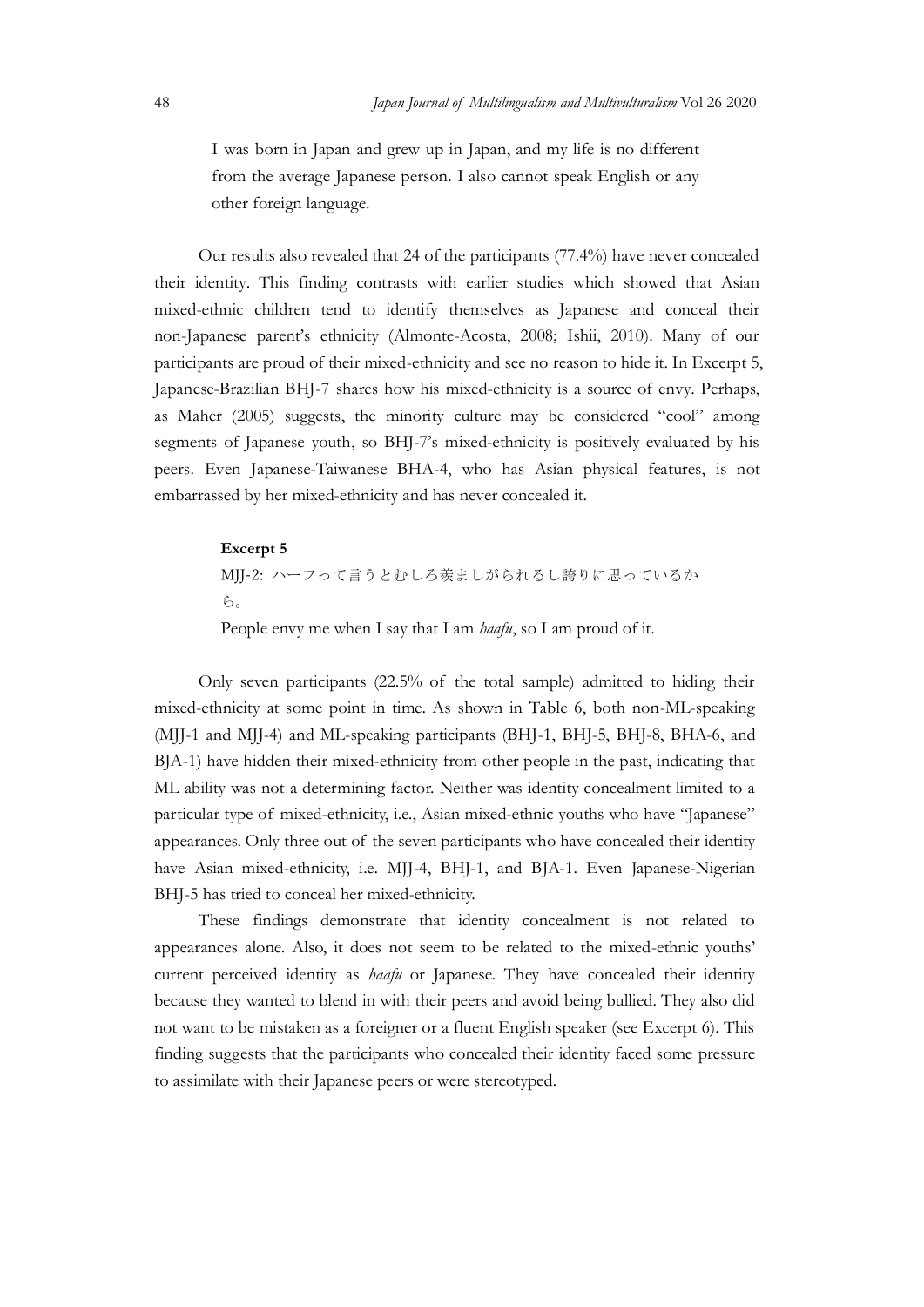## Participant Non-Japanese parent's nationality Closest identity Reasons MJJ-1 Turkish (F) Japanese To blend in MJJ-4 Filipino (M) Japanese To avoid being bullied BHJ-1 Thai (M) Haafu To avoid being mistaken as a foreigner BHJ-5 Nigerian (F) Haafu To avoid being mistaken as a fluent English speaker BHJ-8 Peruvian (F) Haafu To blend in BHA-6 US (F) Haafu To blend in BJA-1 Korean (M) Japanese To avoid being bullied

Participants Who Have Concealed Their Mixed-Ethnicity

Note. Abbreviations: F: Father, M: Mother

### Excerpt 6

Table 6

BHJ-5: 見た目が日本人に見えないからすぐばれてしまうけど隠しまし た。ハーフだからといって別に英語が話せるわけでもないからハーフっ てことがいやだったから。

I concealed my identity even though it is quite obvious that I did not look Japanese. Even though I am *haafu*, I cannot speak English so I really hated being *haafu*.

### **Discussion**

Our findings indicate that mixed-ethnic youths' inability to speak the ML is not as common as reported in previous research. Only 14 (45.2%) of the 31 participants cannot speak the ML. However, many youths in the non-ML-speaking group  $(n=9, 1)$ 64.3%) have beginner or intermediate level listening abilities. Their basic listening ability may not allow them to participate in dual-lingual interactions with their non-Japanese parents, i.e., where they can respond in Japanese to their parents' full use of the ML in conversation (Nakamura, 2018). However, these participants are likely to understand some common ML expressions that their non-Japanese parents regularly use. Only three participants (9.7% of the entire sample) assessed themselves as having no skills whatsoever in the ML, indicating that it was not used by their non-Japanese parents at all.

However, English is the ML for 11 out of the 31 participants (35.5%), making ML acquisition easier. In the non-ML-speaking group. Japanese-Ghanaian MHJ-2, MHJ-5, and MJJ-3 were not exposed to English by their fathers but acquired beginner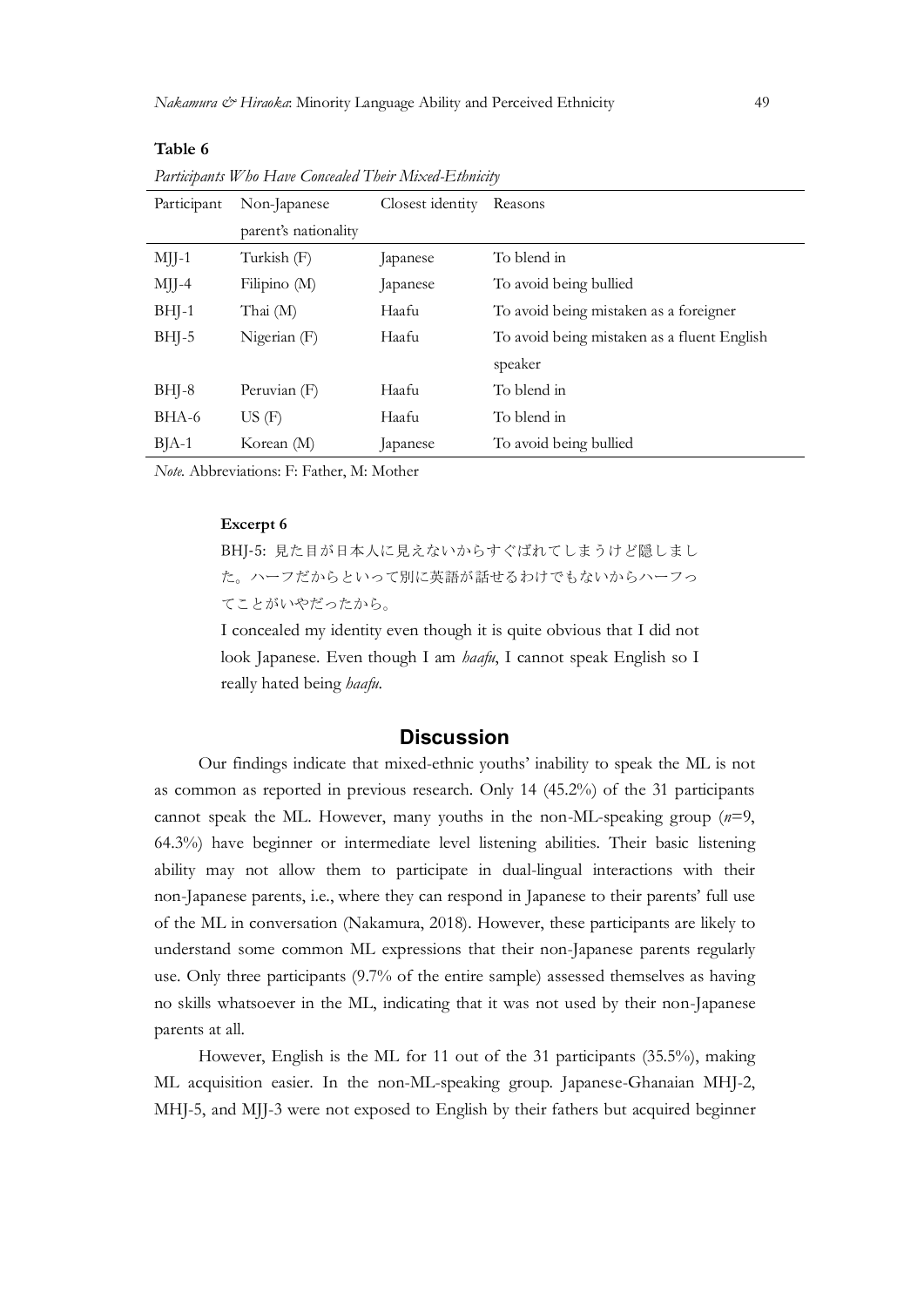Japan Journal of Multilingualism and Multivulturalism Vol 26 2020<br>
or intermediate listening, reading, and writing skills from school. If we exclude<br>
participants whose ML is English, the number of ML-speaking participants or intermediate listening, reading, and writing skills from school. If we exclude participants whose ML is English, the number of ML-speaking participants is fewer. Out of the 20 participants whose ML is not English, ten (50%) cannot speak it. Of the ten non-English ML-speaking participants, five participants have the advantage of having lived abroad. Therefore, only five participants (16.1% of the entire sample) whose ML is not English and have lived only in Japan can speak the language.

Therefore, with closer analysis, we find that the rate of active bilingualism involving an ML other than English to be quite low among the mixed-ethnic participants who were raised in Japan. Particularly, participants whose ML is an Asian language have no or minimal abilities in the language. In the non-ML-speaking group, MHJ-1 and MJJ-4 have only beginner level listening ability in Farsi and Tagalog, whereas MJJ-2 has no Tagalog skills. Only MHJ-9 has intermediate listening, reading, and writing skills in Tagalog. In the ML-speaking group, BHJ-1 and BJJ-1 have intermediate or native oral abilities in Thai and Tagalog, but cannot read or write them. In the absence of formal ML literacy instruction in schools (or even in weekend schools), only mixed-ethnic children whose parents are highly motivated to teach reading and writing acquire ML literacy skills, e.g., BHJ-7 who acquired advanced Portuguese reading and writing skills from his mother. Also, none of the Japanese-African mixed-ethnic participants speak the African ML of their African parents, e.g., Swahili, Twi, or Ga, even though they have varying levels of English ability. These results provide further evidence that there is a higher likelihood of successful ML maintenance and use in the family when the ML concerned is English, but less so when it is another ML. More outreach work is needed to support the acquisition of MLs other than English, e.g., educating parents on the benefits of using the ML with their children.

The findings also revealed that 24 out of the 31 participants (77.4%) feel close to their *haafu* identity. Previous research shows that mixed-ethnic children of younger ages tend to consider themselves to be Japanese (Almonte-Acosta, 2008; Ishii, 2010; Jabar, 2013), so it is reassuring to know that, in late adolescence and young adulthood, many youths of different mixed-ethnicities feel close to their haafu identity. This result suggests that mixed-ethnic children probably undergo some progression in their identity development. While they may have started by thinking of themselves as Japanese, they probably proceeded to a stage of identity exploration (Phinney, 1989). Some experienced identity confusion (see Excerpt 1) and became aware of their identity's ambiguity or hybridity (see Excerpt 3). Most participants currently feel close to their haafu identity regardless of whether they speak the ML or otherwise.

However, a closer examination of the non-ML-speaking and ML-speaking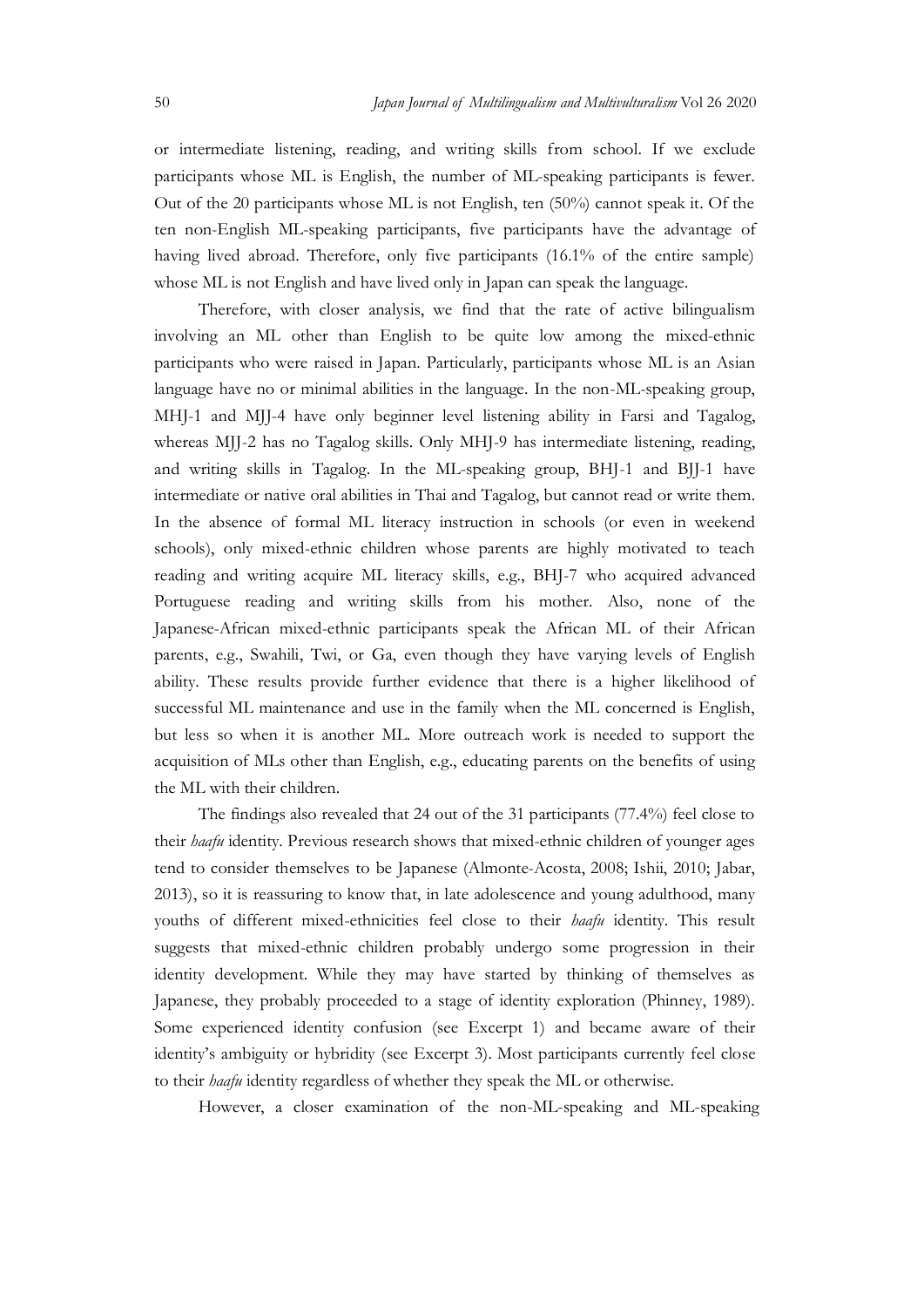participants' responses revealed that both groups generally provided different reasons for being attached to their haafu identity (see Table 5). Non-ML speakers tend to give visible markers of their otherness, i.e., their physical attributes, dual-nationality, half-foreign parentage, and katakana names, as their reasons. Phenotype (i.e., physical Nakamura & Hiranka. Minority Language Ability and Perceived Ethnicity 51<br>participants' responses revealed that both groups generally provided different reasons<br>for being attached to their *baafu* identity (see Table 5). No ethnic identity, particularly in racially segregated societies (Wallace, 2001). Therefore, some non-ML-speaking Japanese-African mixed-ethnic participants (and one bilingual Japanese-African) considered their marked physical dissimilarity from their Japanese peers as the basis for their attachment to a *haafu* identity. While extrinsic factors seemed to affect the identity perception of non-ML speakers, intrinsic factors relating to language, values, and identity hybridity were the main factors which determined the ML-speaking participants' closeness to their *haafu* identity. Particularly, many of them regarded their ML ability as the main reason for being able to relate to their  $\alpha$ identity. As Excerpt 2 indicates, the regular use of the ML in the home reinforced their awareness of their mixed-ethnic identity. The participants' values were also frequently for being attached to their *bashi* identity (see Table S). Non-ML speakers tend to give visible markes of their otheraness, i.e., their physical attributes, dual-rationality, bali-forcing parentage, and *katakana* names, participants, BHJ-1 and BHJ-8, felt that their values were more Thai or Peruvian than half-foreign parentage, and *katakana* names, as their reasons. Phenotype (i.e., physical appearances) can precede the cultural elements of one's identity when ascribing an profere, ethnic identity, particularly an raciall abilities allowed their non-Japanese parents to impart their culture and instil values associated with their country. Also, ML speakers can enhance their linguistic and social capital by accessing ML media and communicating with friends and relatives in the home country. The fact that three non-ML-speaking participants considered their inability to speak the ML as the reason they feel close to their Japanese identity provides additional evidence that the ML plays a role in mixed-ethnic identity formation. These language, values, and identity hybridity were the main factors which determined the ML-speaking particularis' closences to their *haughi* dentity. Particularly, many of them results decisions for being dietic reduction, ma Children's ability to speak the ML not only improves parent-child communication but also affects how they construct their *haafu* identities. Specifically, ML-speaking children may construct their haafu identity intrinsically, based on their ML abilities, values, and identity hybridity, whereas non-ML-speaking children probably form their *haafu* identities extrinsically based on phenotypical appearances, nationality, and foreign-sounding names. While it remains uncertain as to which pathway in identity development benefits children's social and emotional well-being, non-Japanese parents in Japan should consider these potential differences when deciding to raise their children in the ML, Japanese, or another language.

The present study has a few limitations. Firstly, the results relied on the participants' self-assessment of their ML proficiency, which is prone to subjectivity. Secondly, the participants live in Tokyo or Kanagawa. Mixed-ethnic youths in urban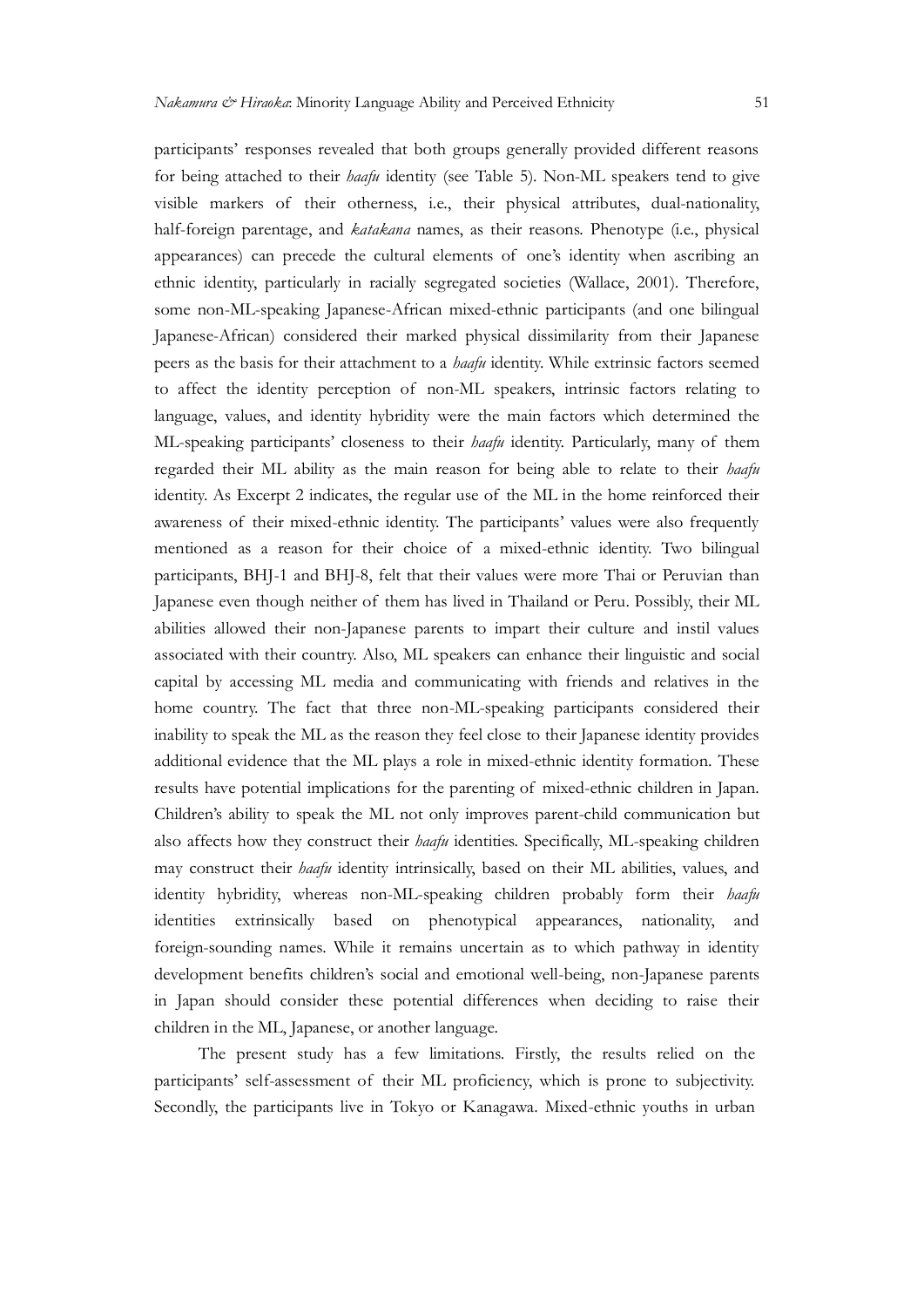Japan Journal of Multilingualism and Multivulturalism Vol 26 2020<br>areas may have more opportunities to embrace multiculturality in their friendships,<br>music, art, food, and fashion, or "metroethnicity" as Maher (2005) calls areas may have more opportunities to embrace multiculturality in their friendships, music, art, food, and fashion, or "metroethnicity" as Maher (2005) calls it. Another *S2*<br>*Japan Journal of Multilingualism and Multivulturalism* Vol 26 2020<br>areas may have more opportunities to embrace multiculturality in their friendships,<br>music, art, food, and fashion, or "metroethnicity" as Maher (2005 may be too simple. Particularly, the  $\text{baafu}$  identity is subject to different individual interpretations. Haafu occasionally connotes "half-white" or "Eurasian" (Okamura, 2017). A Black American-Japanese could be considered simply as kokujin (black), and not haafu (Murphy-Shigematsu, 1997), so this could be the reason why Japanese-Ghanaian BNA-1 identifies closely with his Ghanaian identity. Japanese-Filipino BJJ-1 perceives that a *haafu* person has a high level of English proficiency and rejects the self-description haafu, even though he is a fluent Tagalog speaker. Likewise, despite feeling close to her  $\text{baafu}$  identity now, Japanese-Nigerian BHJ-5 once concealed her mixed-ethnicity because she did not want to be mistakenly *S2 Japan Jawa Journal of Multilingualism and Multimalumilian* Vol 26 2020<br>arcas may have more opportunities to embrace multiculturality in their friendships,<br>music, art, food, and fashion, or "metroethnicity" as Maher BHJ-5 have led them to associate the *haafu* identity with English language ability. Filipino-Japanese Yurika, in Nakamura (2020) provided a similar account. High school friends and their parents asked Yurika about her English ability and expected her to excel in English at school even though she was weak in English and was never taught English by her Filipino mom. The pressure from her peers made her hate studying English. These accounts show how language-related stereotypes made BJJ-1 and BHJ-5 reluctant to associate themselves with a *haafu* identity. The extent to which mixed-ethnic youths are subject to such stereotypes in Japanese society is a concern because it is likely to reinforce the prestige of English-Japanese bilingualism and devalue other forms of bilingualism. Further investigation is required to understand these different interpretations of the *haafu* identity and its co-construction by mixed-ethnic youths and the people around them. have led them to associate the *haafjn* identity with English language ability.<br>  $o$ -Japanese Yurika, in Nakamura (2020) provided a similar account. High school<br>
and their parents asked Yurika about her English and its an

### Acknowledgements

under the Grant-in-Aid for Scientific Research (C) (18K00698) awarded to the first author.

The authors would like to thank the participants for sharing their experiences with us. Special thanks also go out to Rika Hanai for her feedback on the Japanese abstract.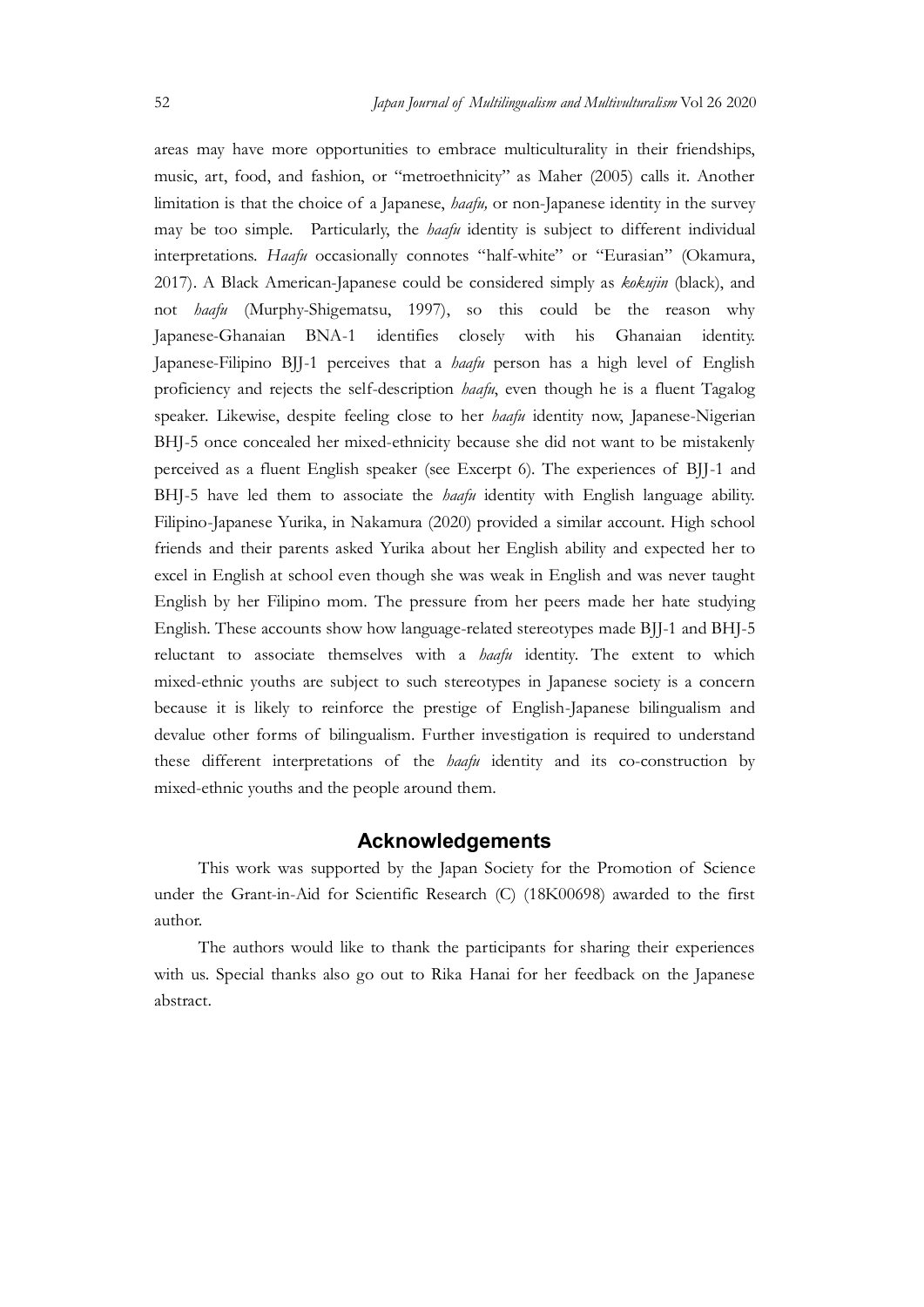### **References**

- Abu-Rayya, H.M. (2006). Ethnic identity, ego identity, and psychological well-being among mixed-ethnic Minority Language Ability and Perceived Ethnicity<br> **References**<br>
H.M. (2006). Ethnic identity, ego identity, and psychological well-being<br>
among mixed-ethnic Arab-European adolescents in Israel. *British* Developmental Psychology, 24(4), 669-679.
- Japan. Asia-Pacific Social Science Review, 8(2), 17-33.
- Nakamura & Hiranka. Minority Language Ability and Perceived Ethnicity<br> **References**<br>
Abu-Rayya, H.M. (2006). Ethnic identity, ego identity, and psychological well-being<br>
among mixed-ethnic Arab-European adolescents in Isra Ashmore, R. D., Deaux, K., & McLaughlin-Volpe, T. (2004). An organizing framework for collective identity: Articulation and significance of multidimensionality. Psychological Bulletin, 130(1): 80-114.
- Nukamura & Hinnoka: Minority Language Ability and Perceived Ethnicity 553<br> **References**<br>
Abu-Rayya, H.M. (2006). Ethnic identity, ego identity, and psychological well-being<br>
among mixed-ethnic Arab-European adolescents in *language Ability* and Perceived Ethnicity 55<br> **References**<br>
Language Ability and psychological well-being<br>
among mixed-ethnic Arab-European adolescents in Israel. *British Journal of*<br> *Developmental Pygchology*, 24(4), 6 *IF Hinska*: Minority Tangunge Ability and Perceived Ethnicticy 55<br> **References**<br>
Sayya, H.M. (2006). Ethnic identity, ego identity, and psychological well-being<br>
among mixed-ethnic Arab-European adolescents in Israel. *Br* 128-139. Developmental Prychology, 24(4), 669-679.<br>
Ilepan. *Asia-Parya, S2*), Ethnic identity: The case of Filipino-Japanese children in<br>
Japan. *Asia-Parya, S2*), 17-33.<br>
Japan. *Asia-Parya, Sc., & Metaughlin*-Volpe, T. (2004). A berg, R. D., Deaux, K., & McLaughlin-Volpe, T. (2004). An organizing framework<br>
for collective identity: Articulation and significance of multidimensionality.<br>
Prydologial Bulleim, 130(1): 80-114.<br>
dids, I. P., Chao, R. K. *Psychological Bulletin, 130*(1): 80-114.<br>
Boutakidis, I. P., Chao, R. K., & Rodriguez, J. L. (2011). The role of adolescents' native<br>
language fluency on quality of communication and respect for parents in<br>
Chinese and K iclis, I. P., Chao, R. K., & Rodríguez, J. L. (2011). The role of adolescents' native<br>language fluency on quality of communication and respect for parents in<br>Chinese and Korean immigrant families. *Atian American Journal o*
- Dewaele, J., Heredia, R., & Cieślicka, A. (2020). How childhood languages shape future language use and cultural orientation, Multicultural Education Review, 12(2), 117-135. Thinese and Korean immigrant families. *Asian American Journal of Psychology*, 2(2), 28-139.<br>
28. J, Heredia, R., & Cieslicka, A. (2020). How childhood languages shape future<br>
anguage use and cultural orientation, *Multicu* 28-139.<br>
28-139.<br>
E<sub>6</sub>, J., Heredia, R., & Cieslicka, A. (2020). How childhood languages shape future<br>
mguage use and cultural orientation, *Multitultural Education Review*, 12(2),<br>
17-155.<br>
A. (2008). "Mixed-blood" Japans Dewack, J., Heredia, R., & Gieslicka, A. (2020). How childhood languages shape future<br>
hargonge use and cultural orientation, *Multitaltural Education Review*, 12(2),<br>
117-135.<br>
This R. A. (2008). "Mixed-blood" Japanese:
- Fish, R. A. (2008). "Mixed-blood" Japanese: A reconsideration of race and purity in Abingdon, UK: Routledge. mguage use and cultural orientation, *Multicultural Education Review*, 12(2),<br>17-135.<br>A. (2008). "Mised-blood" Japanese: A reconsideration of race and purity in<br>pan. In M. Weiner (Ed.), *Japan's minorities: The illusion of*
- Greer, T. (2001). Half, double or somewhere in-between? Multi-faceted identities 1-17. I. (2001). Half, double or somewhere in-between? Multi-faceted identities<br>mong biracial Japanese. *Japan Journal of MultiIngualism and Multiculturalism*, 7(1),<br>-17.<br>Ore, C., & Shanks, K. (2020). The quality of child-direc
- 
- Ishii, K. (2010). Japanese children with Thai mothers: The identity of Japanese-Thai among birncial Japanese. *Japan* Journal of Multilingualism and Multiculturalism, 7(1), 11-7.<br>
1161f, E., Core, C., & Shanks, K. (2020). The quality of child-directed speech depends<br>
con the speaker's language proficiency 17.<br>
17. Core, C., & Shanks, K. (2020). The quality of child-directed speech depends<br>
10. the peaker's language proficiency. *Journal of Ghild Language*, 47(1), 132–145.<br>
176. (2010). Japanese children with Thai mothers: T Hoff, E., Core, C., & Shanks, K. (2020). The quality of child-directed speech depends<br>on the speaker's language proficiency. *Journal of Child Language*, 47(1), 132–145.<br>Ishii, K. (2010). Japanese children with Thai mothe
- 
- Kamada, L. (2010). Hybrid identities and adolescent girls: Being "half" in Japan. Bristol, UK: Multilingual Matters.
- Kuramoto, M., Koide, T., Yoshida T., & Ogawa, E. (2017). Raising multicultural children in Japan: A mixed methods examination of parent-child society
- 
-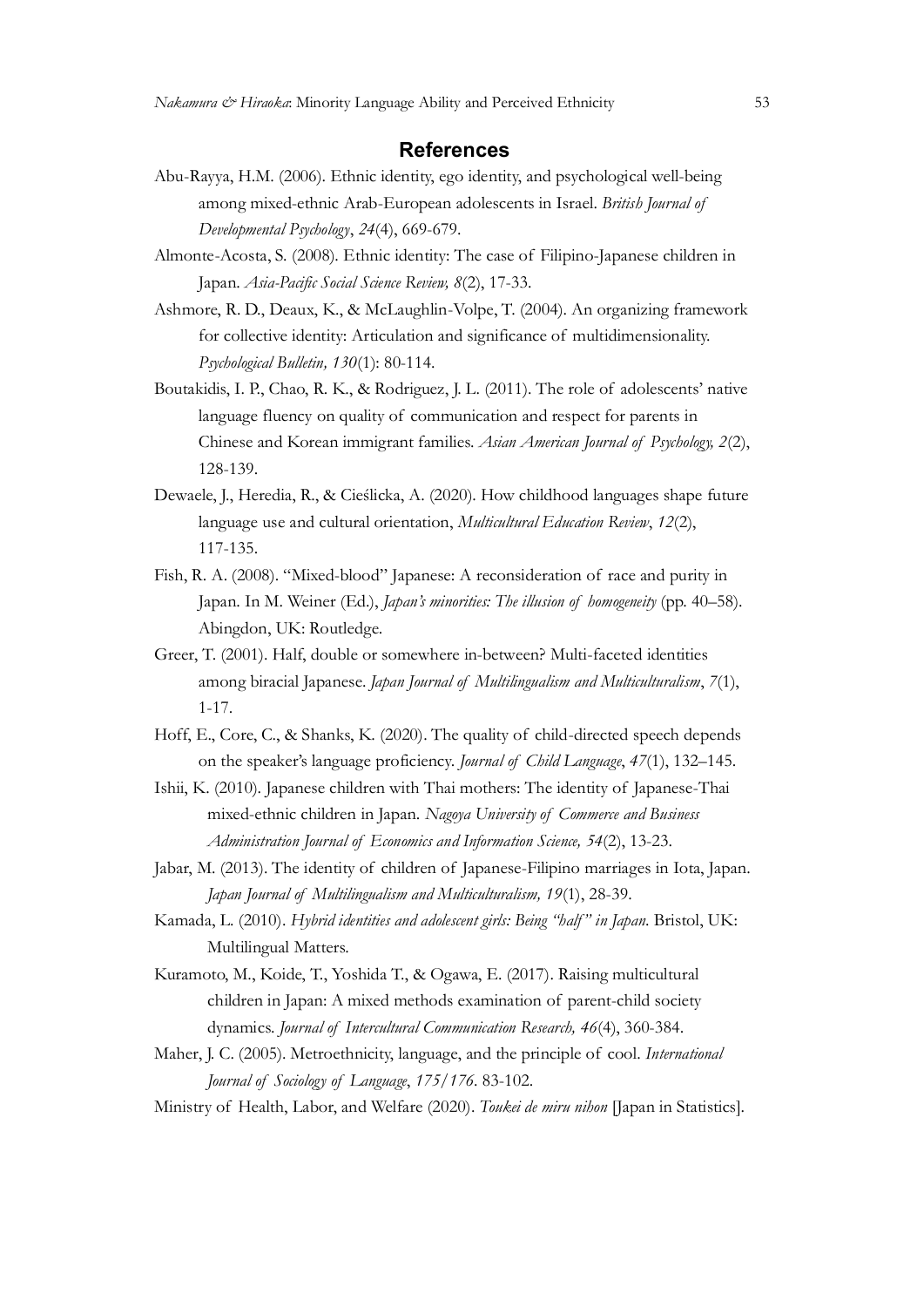Table 4-32: Trends in births by parents' nationality. https://www.e-stat.go.jp/dbview?sid=0003411621

- Japan Journal of Multilingualism and Multivulturalism Vol 26 2020<br>Table 4-32: Trends in births by parents' nationality.<br>https://www.e-stat.go.jp/dbview?sid=0003411621<br>Murphy-Shigematsu, S. (1997). American Japanese ethnic Murphy-Shigematsu, S. (1997). American Japanese ethnic identities: Individual Multiculturalism, 3(1), 23-37.
- Japan Journal of Multilingualism and Multinulturalism Vol 26 2020<br>Table 4-32: Trends in births by parents' nationality.<br>
https://www.e-stat.go.jp/dbview?sid=0003411621<br>
-Shigematsu, S. (1997). American Japanese ethnic iden Japan Journal of Multilingualism and Multivulturalism Vol 26 2020<br>
Table 4-32: Trends in births by parents' nationality.<br>
https://www.e-stat.go.jp/dbview?sid=0003411621<br>
Murphy-Shigematsu, S. (1997). American Japanese ethn multicultural society. In S. I. Lee, S. Murphy-Shigematsu, & H. Befu (Eds.), Japan's diversity dilemmas: Ethnicity, citizenship, and education (pp. 75-99). Lincoln, NE: iUniverse. Japan Journal of Multilingualism and Multivulturalism Vol 26 2020<br>
Table 4-32: Trends in births by parents' nationality.<br>
https://www.c-stat.go.jp/dlvicw?sid=0003411621<br>
-Shigematsu, S. (1997). American Japanese ethnic ide -Shigematsu, S. (2006). Diverse forms of minority national identities in Japan's<br>multicultural society. In S. I. Lee, S. Murphy-Shigematsu, & H. Befu (Eds.),<br> *Mexi i* diversity dilemmas: *Ethnicity, etizganship, and educa*
- Nakamura, J. (2015). Non-native maternal input: Language use and errors in a Thai and Multiculturalism, 21(1),10–26.
- Nakamura, J. (2016). Hidden bilingualism: Ideological influences on the language practices of multilingual migrant mothers in Japan. International Multilingual Research Journal, 10(4). 308–323.
- Nakamura, J. (2018). Parents' use of discourse strategies in dual-lingual interactions with receptive bilingual children. In E. Babatsouli (Ed.), Crosslinguistic research in monolingual and bilingual speech (pp. 181-200). Chania, Greece: ISMBS. ara, J. (2015). Non-native maternal input: Language use and errors in a Thai<br>moother's internations in Japanese with her child. *Japan Journal of Multilingualism*<br>and Multiarlaunism, 21(1), 10–26.<br>ara, J. (2016). Hidden bi
- Nakamura, J. (2019). Parents' impact belief in raising bilingual and biliterate children in
- Nakamura, J. (2020). Language regrets: Mixed-ethnic children's lost opportunity for minority language acquisition in Japan. *Multilingua*, 39(2), 213–237.
- Oikawa, S., & Yoshida, T. (2007). An identity based on being different: A focus on 633-653.
- Okamura, H. (2017). The language of "racial mixture" in Japan: How ainoko became haafu, and the haafu-gao makeup fad. Asia Pacific Perspectives, 14(2), 41-79.
- Park. M. Y. (2017). Developing bilingualism in a largely monolingual society: Southeast Asian marriage migrants and multicultural families in South Korea. In Z. L. Rocha & F. Fozdar (Eds.), Mixed race in Asia: Past, present and future (pp. 67-81). Abingdon, UK: Routledge. *mondingual and bilingual speeds* (pp. 181-200). Chania, Greece: ISMBS.<br>
Nakamura, J. (2010). Parents' impact belief in raising bilingual and bilinetate children in<br>
J. S. (2099). J. Stages of Longwage and Communication, Japan. *Pygbology of Language and Communication*, 23(1), 137-161.<br>
Nakamunt, J. (2020). Language respects: Mixed-ethnic childrench lost or<br>
proportunity for<br>
minority language acquisition in Japan. *Multilingua, 39*(2), 2 ira, J. (2020). Language regrests: Mixed-ethnic children's lost opportunity for<br>minority language acquisition in Japan. *Alultilingua*, 39(2), 213–237.<br>S., S. & Yoshida, T. (2007). An identity based on being different: A f
- Early Adolescence, 9(1-2), 34–49.
- 
- Tannenbaum, M., & Howie, P. (2002). The association between language maintenance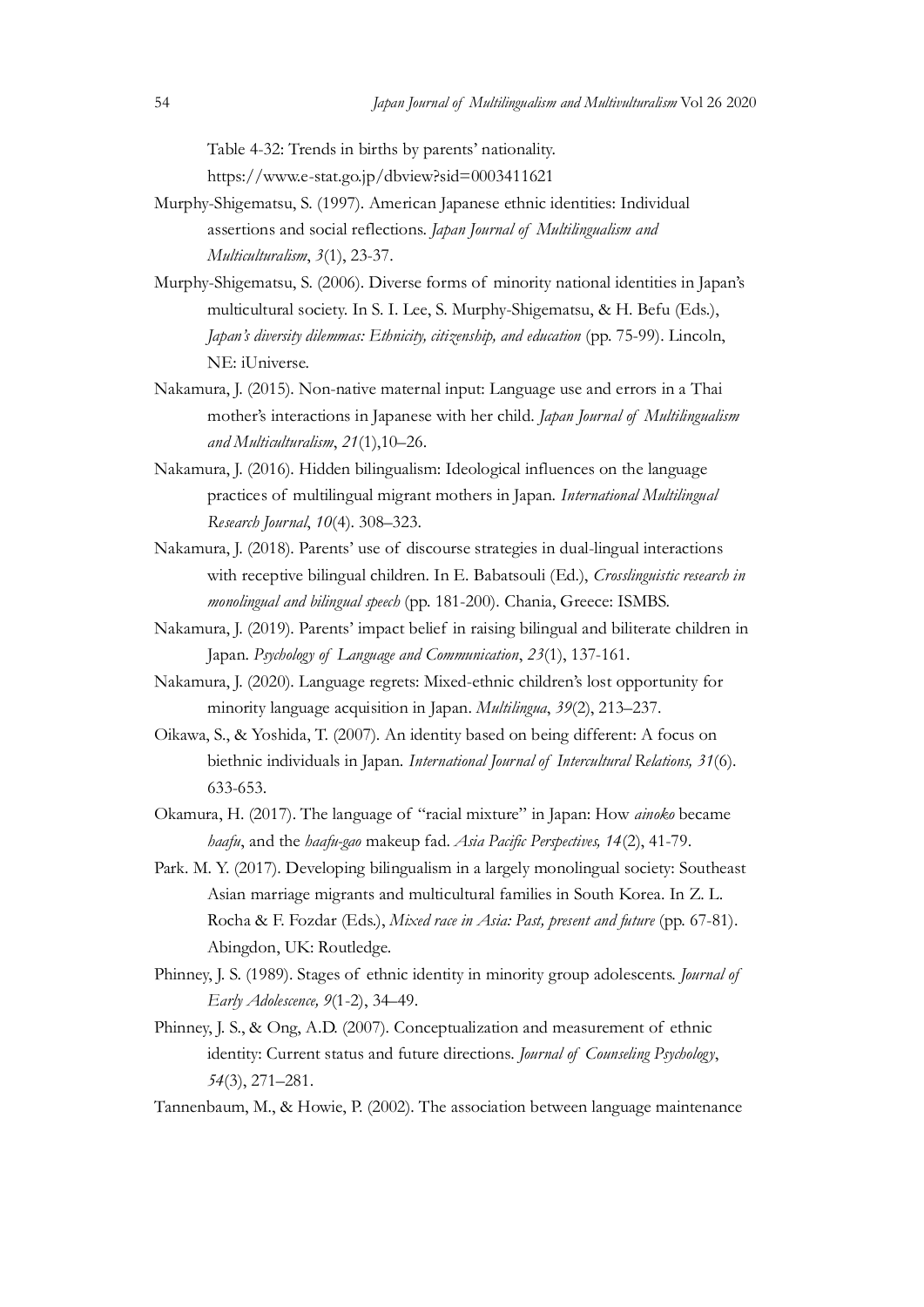Multilingual and Multicultural Development, 23(5). 408–424.

- Firance Minority Language Ability and Perceived Ethnicity<br>and family relations: Chinese immigrant children in Australia. *Journal of*<br>Multilingual and Multicultural Development, 23(5). 408–424.<br>V., & Fuligni, A. J. (2000). Tseng, V., & Fuligni, A. J. (2000). Parent-adolescent language use and relationships among immigrant families with East Asian, Filipino, and Latin American *na & Hiraoka*: Minority Language Ability and Perceived Ethnicity<br>
55<br>
and family relations: Chinese immigrant children in Australia. Journal of<br> *Multilingual and Multicultural Development*, 23(5). 408–424.<br> *V.* & Fulign Nakamura & Hiranka: Minority Language Ability and Perceived Ethnicity<br>
and family relations: Chinese immigrant children in Australia. Journal of<br>
Multilingual and Multioultural Development, 23(5). 408–424.<br>
Tseng, V., & Fu Nukumura & Hirauka: Minority Language Ability and Perceived Ethnicity<br>
and family relations: Chinese immigrant children in Australia. *Journal of*<br> *Multilingual and Multicultural Development*, 23(5). 408–424.<br>
Tseng, V., Family relations: Chinese immigrant children in Australia. *Journal of*<br>Andrilingual and Multicultural Development, 23(5). 408–424.<br>V., & Fuligni, A. J. (2000). Parent-adolescent language use and relationships<br>among immig For  $\dot{\infty}$  Hiranka: Minority Language Ability and Perceived Ethnicity 55<br>and family relations: Chinese immigrant children in Australia. Journal of<br>Multilingual and Multicultural Development, 23(5). 408–424.<br>V., & Fulign
- students. Westport, CT: Ablex.
- languages: An investigation of Japanese-non-English and Japanese-English
- Yoshida, T., & Oikawa, S. (2012). Differing reactions to growing up biethnic in Japan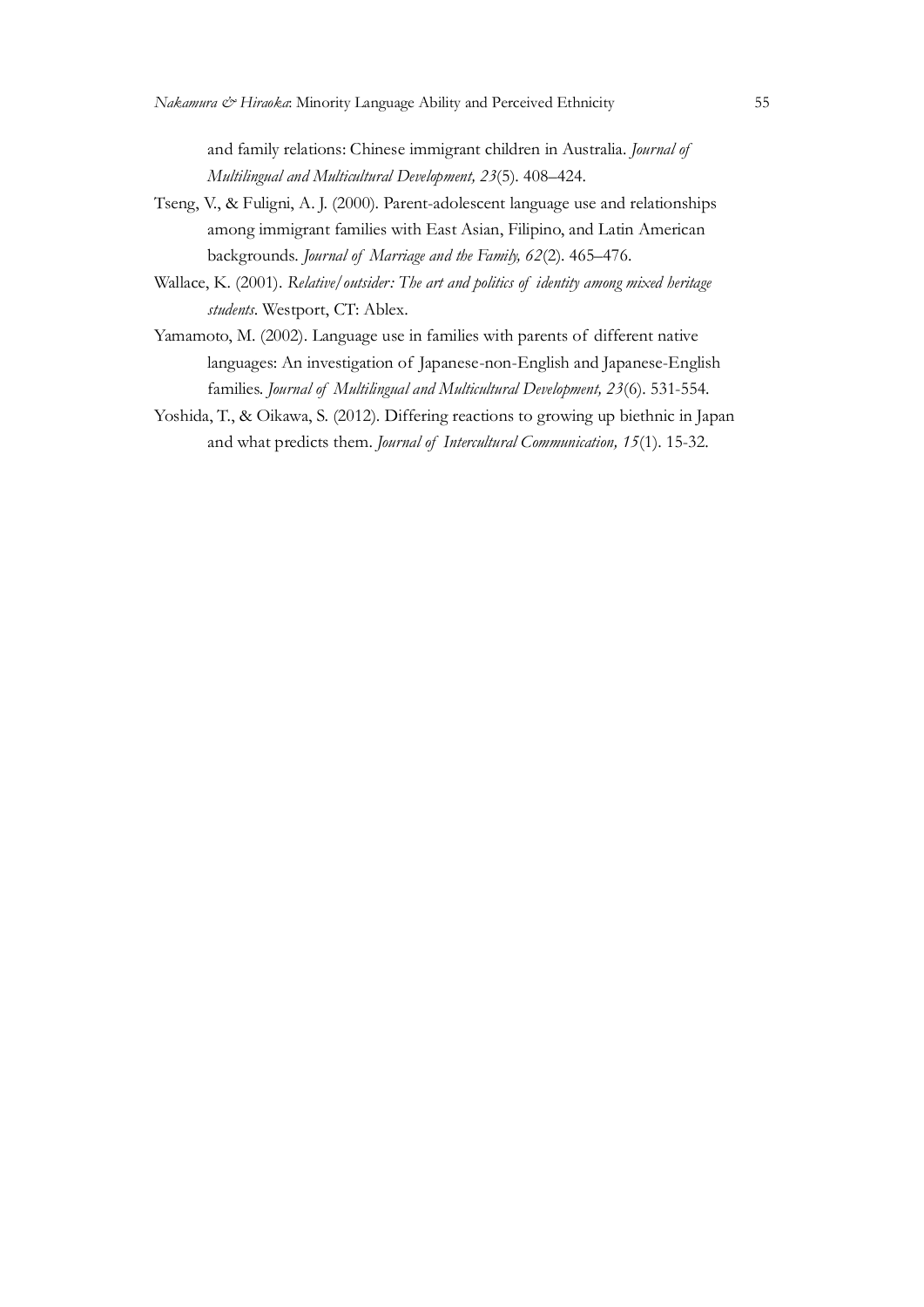# Japan Journal of Multilingualism and Multivulturalism Vol 26 2020<br> **Appendix<br>
Questionnaire**<br>
(translated from Japanese) Appendix **Questionnaire**

(translated from Japanese)

1. Gender: Male/Female 2. Age:\_\_\_\_\_\_\_\_\_\_\_\_\_\_\_\_\_\_\_ 3. Nationality: 4. Parents' nationality: Father: Mother: Mother: 5. Place of birth:\_\_\_\_\_\_\_\_\_\_\_\_\_\_\_\_\_\_ 6. Abilities in non-Japanese parent's language Speaking: Beginner/Intermediate/Advanced/Native Listening: Beginner/Intermediate/Advanced/Native Reading: Beginner/Intermediate/Advanced/Native Writing: Beginner/Intermediate/Advanced/Native 7. Education (Japan or abroad) Elementary school:\_\_\_\_\_\_\_\_\_\_\_\_\_\_ Junior high school:\_\_\_\_\_\_\_\_\_\_\_\_\_\_ High school:\_\_\_\_\_\_\_\_\_\_\_\_\_\_\_\_\_\_\_ 8. Residence abroad: Yes / No Country of residence: Length of residence:\_\_\_\_\_\_\_\_\_\_\_\_\_ Age:
<u>\_\_\_\_\_\_\_\_\_\_to
\_\_\_\_\_\_\_\_years old</u> 9. Have you ever concealed your mixed-ethnic identity? Yes / No 10. If yes, please provide reasons for  $(9)$ : 11. Which do you feel close to? Japanese / Haafu / Non-Japanese parent's nationality